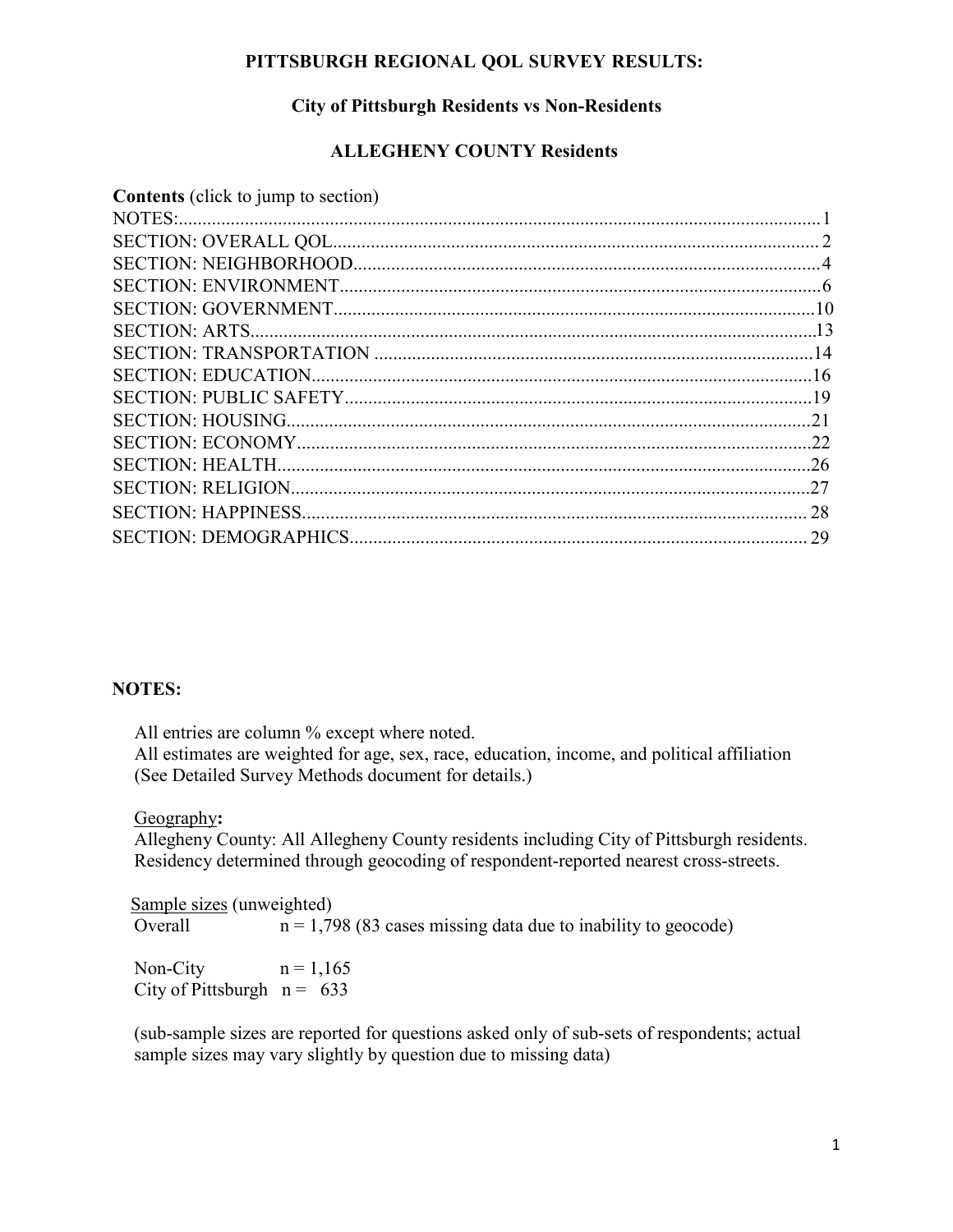# <span id="page-1-0"></span>**SECTION: OVERALL QOL**

OVERALL1 How many years have you lived where you currently live?

|                    | Overall | Non-Pgh | Pgh  |
|--------------------|---------|---------|------|
| Less than one year | 7.7     | 4.0     | 14.0 |
| 1-3 years          | 17.5    | 12.5    | 25.7 |
| 3-5 years          | 7.3     | 6.4     | 8.9  |
| $5-10$ years       | 13.1    | 13.9    | 11.6 |
| $10-20$ years      | 17.7    | 19.9    | 14.0 |
| More than 20 years | 36.7    | 43.3    | 25.9 |

OVERALL2 How many years have you lived in the southwestern Pennsylvania region? This includes Allegheny, Armstrong, Beaver, Butler, Fayette, Washington and Westmoreland counties.

|                    | Overall | Non-Pgh | Pgh  |
|--------------------|---------|---------|------|
| Less than one year | 1.6     | 0.1     | 4.2  |
| 1-3 years          | 6.8     | 2.6     | 13.8 |
| 3-5 years          | 3.7     | 2.1     | 6.2  |
| $5-10$             | 6.6     | 4.1     | 10.8 |
| $10-20$ years      | 7.5     | 8.3     | 6.1  |
| More than 20 years | 73.8    | 82.8    | 58.8 |

## [Asked if 5 or less years to OVERALL2]  $N = 111$

OVERALL4 What is the primary reason you moved into the Pittsburgh region?

|                                                   | Overall | Non-Pgh | Pgh  |
|---------------------------------------------------|---------|---------|------|
| Family-related reasons                            | 6.4     | 18.5    | 2.4  |
| Job-related reasons                               | 21.6    | 31.5    | 18.3 |
| Housing-related reasons                           | 6.4     | 20.4    | 1.8  |
| Education related reasons (for example you        | 57.8    | 13.0    | 72.6 |
| moved to attend or leave college)                 |         |         |      |
| Retirement                                        | 1.4     | 5.6     | 0.0  |
| Other reasons (SPECIFY) (e.g., change of climate, | 6.4     | 11.1    | 4.9  |
| health reasons, natural disaster, other)          |         |         |      |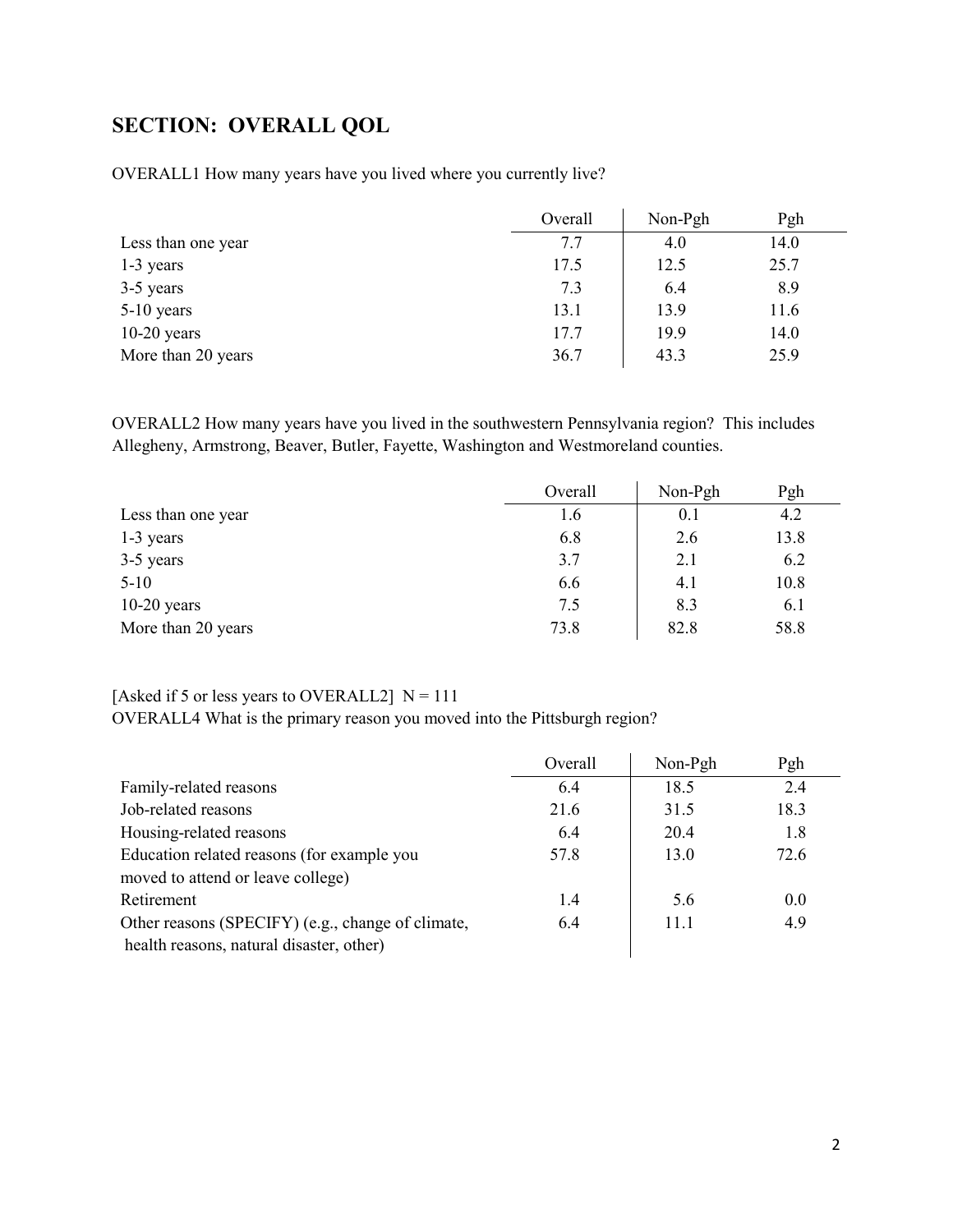|           | Overall | Non-Pgh | Pgh  |
|-----------|---------|---------|------|
| Excellent | 17.6    | 19.2    | 14.9 |
| Very Good | 50.8    | 51.2    | 50.1 |
| Good      | 25.1    | 23.4    | 28.1 |
| Fair      | 5.8     | 5.3     | 6.7  |
| Poor      | 0.6     | 0.9     | 0.1  |

OVERALL5 Thinking about the overall quality of life in southwestern Pennsylvania region, how would you rate the region as a place to live?

OVERALL6 Would you say that the overall quality of life in southwestern Pennsylvania region has improved, declined, or stayed about the same during the past few years?

|                       | Overall | Non-Pgh | Pgh  |
|-----------------------|---------|---------|------|
| Improved              | 53.0    | 53.1    | 52.9 |
| Declined              | 9.4     | 10.3    | 7 Q  |
| Stayed about the same | 37.6    | 36.6    | 39.2 |

OVERALL7 How would you rate your neighborhood or local community as a place to live?

|           | Overall | Non-Pgh | Pgh  |
|-----------|---------|---------|------|
| Excellent | 24.1    | 23.2    | 25.7 |
| Very Good | 37.9    | 41.9    | 31.1 |
| Good      | 26.2    | 24.3    | 29.4 |
| Fair      | 9.0     | 8.0     | 10.7 |
| Poor      | 2.8     | 2.6     | 3.1  |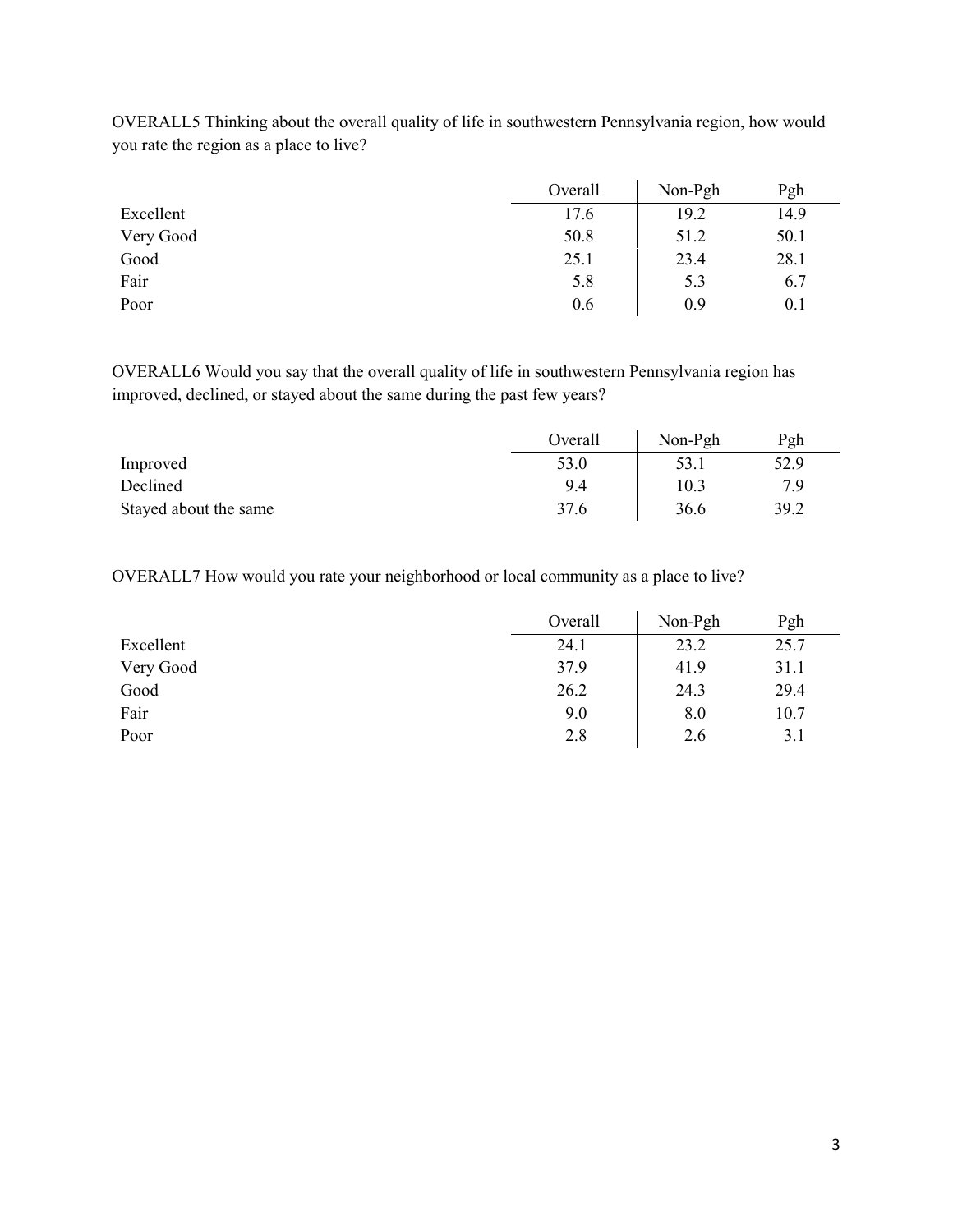# <span id="page-3-0"></span>**SECTION: NEIGHBORHOOD**

NEIGH1 About how often do you talk to or visit with your immediate neighbors?

|                       | Overall | $Non-Pgh$ | Pgh  |
|-----------------------|---------|-----------|------|
| Just about everyday   | 28.1    | 28.8      | 26.9 |
| Several times a month | 41.3    | 44.0      | 36.8 |
| Once a month          | 11.6    | 11.5      | 11.7 |
| Several times a year  | 10.5    | 9.3       | 12.3 |
| Never                 | 8.6     | 6.4       | 12.2 |

NEIGH2 Please tell me whether you strongly agree, somewhat agree, somewhat disagree, or strongly disagree with the following statement: "The people in my neighborhood are willing to help their neighbors."

|                   | Overall | Non-Pgh | Pgh  |
|-------------------|---------|---------|------|
| Strongly agree    | 34.7    | 39.0    | 27.6 |
| Somewhat agree    | 52.5    | 48.3    | 59.6 |
| Somewhat disagree | 9.4     | 8.9     | 10.3 |
| Strongly disagree | 3.3     | 3.8     | 2.5  |

NEIGH3 When thinking about the racial diversity in your own neighborhood or local community, would you say that it is…

|                    | Overall | Non-Pgh | Pgh  |
|--------------------|---------|---------|------|
| Very diverse       | 19.3    |         | 23.0 |
| Somewhat diverse   | 56.0    | 52.3    | 62.3 |
| Not at all diverse | 24.6    | 30.6    | 14.7 |

NEIGH4 How much of a problem, if any, do you think race relations are in your own neighborhood or local community?

|                      | Overall | Non-Pgh | Pgh  |
|----------------------|---------|---------|------|
| A severe problem     | 4.4     | 3.4     | 6.1  |
| A moderate problem   | 22.2    | 19.2    | 27.3 |
| A minor problem      | 36.0    | 32.2    | 42.3 |
| Not a problem at all | 37.4    | 45.3    | 24.2 |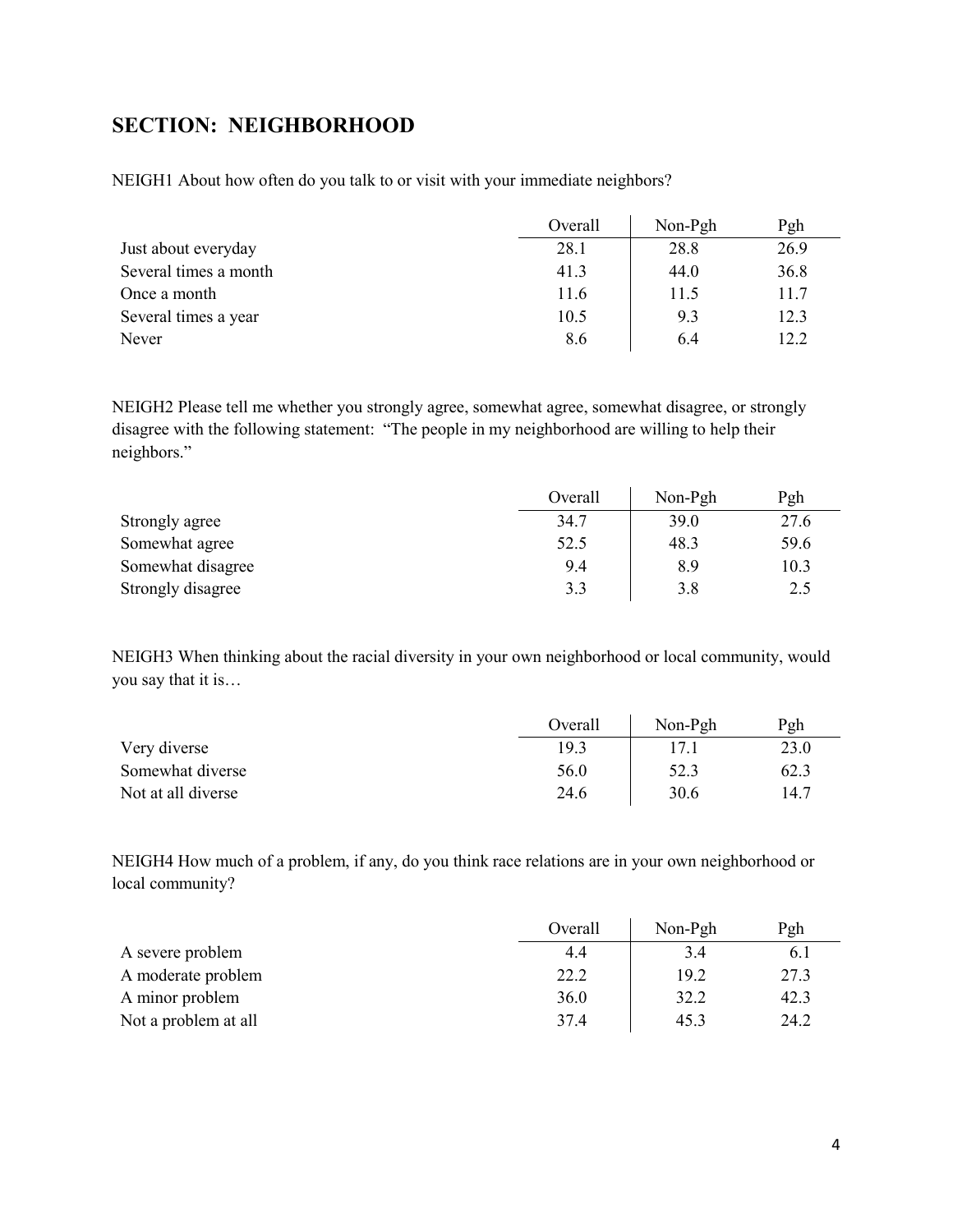NEIGH6 Do you expect to be living in the southwestern Pennsylvania region five years from now?

|     | Overall | Non-Pgh | Pgh  |
|-----|---------|---------|------|
| Yes | 82.6    | 89.4    | 71.3 |
| No  | 17.4    | 10.6    | 28.7 |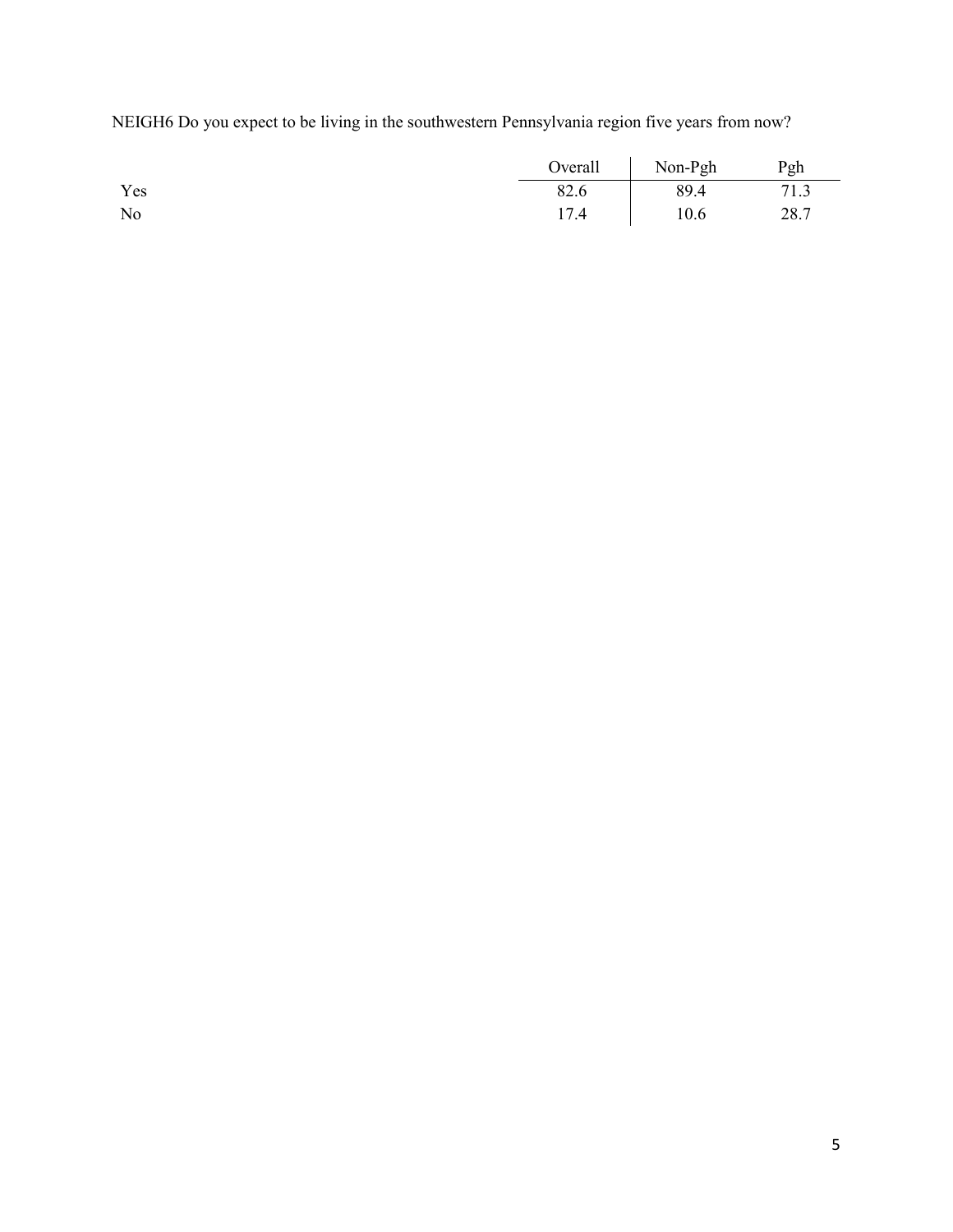# <span id="page-5-0"></span>**SECTION: ENVIRONMENT**

ENVIR1 Would you say that air quality in your community is a…

|                      | Overall | Non-Pgh | Pgh  |
|----------------------|---------|---------|------|
| Severe problem       | 7.6     | 6.5     | 9.4  |
| Moderate problem     | 25.0    | 20.7    | 32.2 |
| Minor problem        | 35.3    | 36.9    | 32.7 |
| Not a problem at all | 32.1    | 35.9    | 25.7 |

ENVIR2 How about the quality of your drinking water?

|                      | Overall | Non-Pgh | Pgh  |
|----------------------|---------|---------|------|
| Severe problem       | 10.2    | 5.5     | 18.1 |
| Moderate problem     | 27.6    | 19.8    | 40.7 |
| A minor problem      | 27.9    | 28.7    | 26.7 |
| Not a problem at all | 34.2    | 46.0    | 14.5 |

# ENVIR3 How about pollution in streams and rivers?

|                      | Overall | Non-Pgh | Pgh  |
|----------------------|---------|---------|------|
| Severe problem       | 15.3    | 11.4    | 22.0 |
| Moderate problem     | 41.0    | 38.8    | 44.7 |
| A minor problem      | 29.8    | 33.8    | 23.0 |
| Not a problem at all | 13.9    | 16.1    | 10.3 |

ENVIR4 Would you say that overall environmental quality in our region is…

|                             | Overall | $Non-Pgh$ | Pgh  |
|-----------------------------|---------|-----------|------|
| Improving significantly     | 8.0     | 10.0      | 4.6  |
| Improving somewhat          | 42.0    | 42.1      | 41.8 |
| Remaining the same          | 35.7    | 34.2      | 38.3 |
| Getting somewhat worse      | 12.9    | 12.2      | 13.9 |
| Getting significantly worse | 1.4     | 1.4       |      |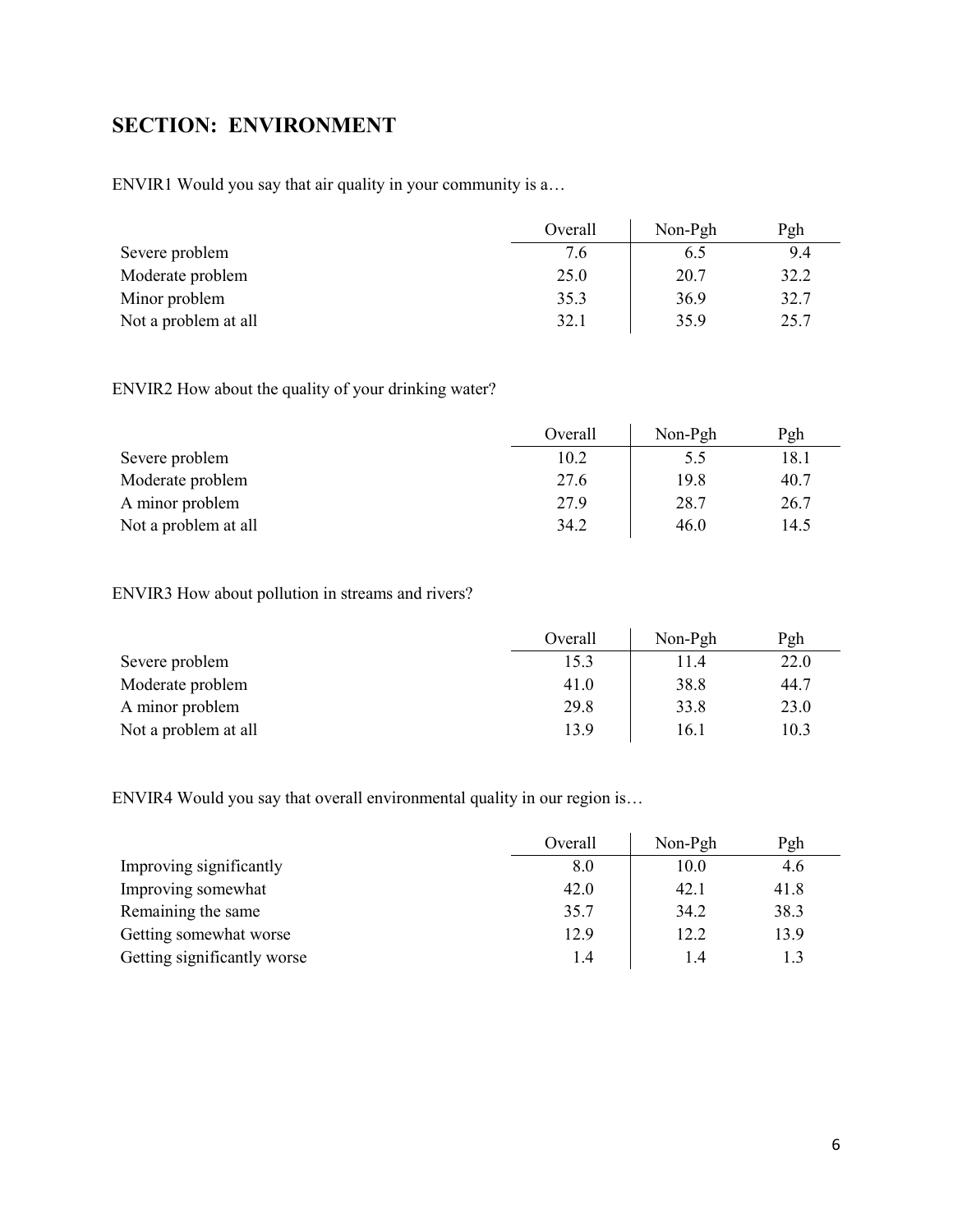ENVIR5 Do you feel that state government oversight of the environment should…

|                        | Overall | Non-Pgh | Pgh  |
|------------------------|---------|---------|------|
| Increase significantly | 32.2    | 29.8    | 36.2 |
| Increase somewhat      | 45.5    | 42.4    | 50.6 |
| Remain the same        | 16.2    | 19.4    | 10.7 |
| Decrease somewhat      | 3.9     | 5.3     | 1.6  |
| Decrease significantly | 2.3     | 3.1     | 0.9  |

ENVIR6 To what extent do you think natural gas drilling represents an economic opportunity for this region? Do you think it represents…

|                                                       | Overall | Non-Pgh | Pgh  |
|-------------------------------------------------------|---------|---------|------|
| A significant economic opportunity for the region     | 22.9    | 26.8    | 16.3 |
| A moderate economic opportunity for the region        | 28.7    | 29.8    | 27.0 |
| Only a slight economic opportunity for the region     | 21.5    | 21.2    | 22.0 |
| Very little or no economic opportunity for the region | 14.8    | 11.9    | 19.6 |
| No opinion / Haven't thought about it                 | 12.1    | 10.3    | 15.1 |

ENVIR7 To what extent do you think natural gas drilling represents a threat to the environment and public health of the region? Do you think it represents…

| Pgh  |
|------|
| 42.6 |
|      |
| 31.8 |
|      |
| 8.5  |
|      |
| 4.9  |
|      |
| 12.2 |
|      |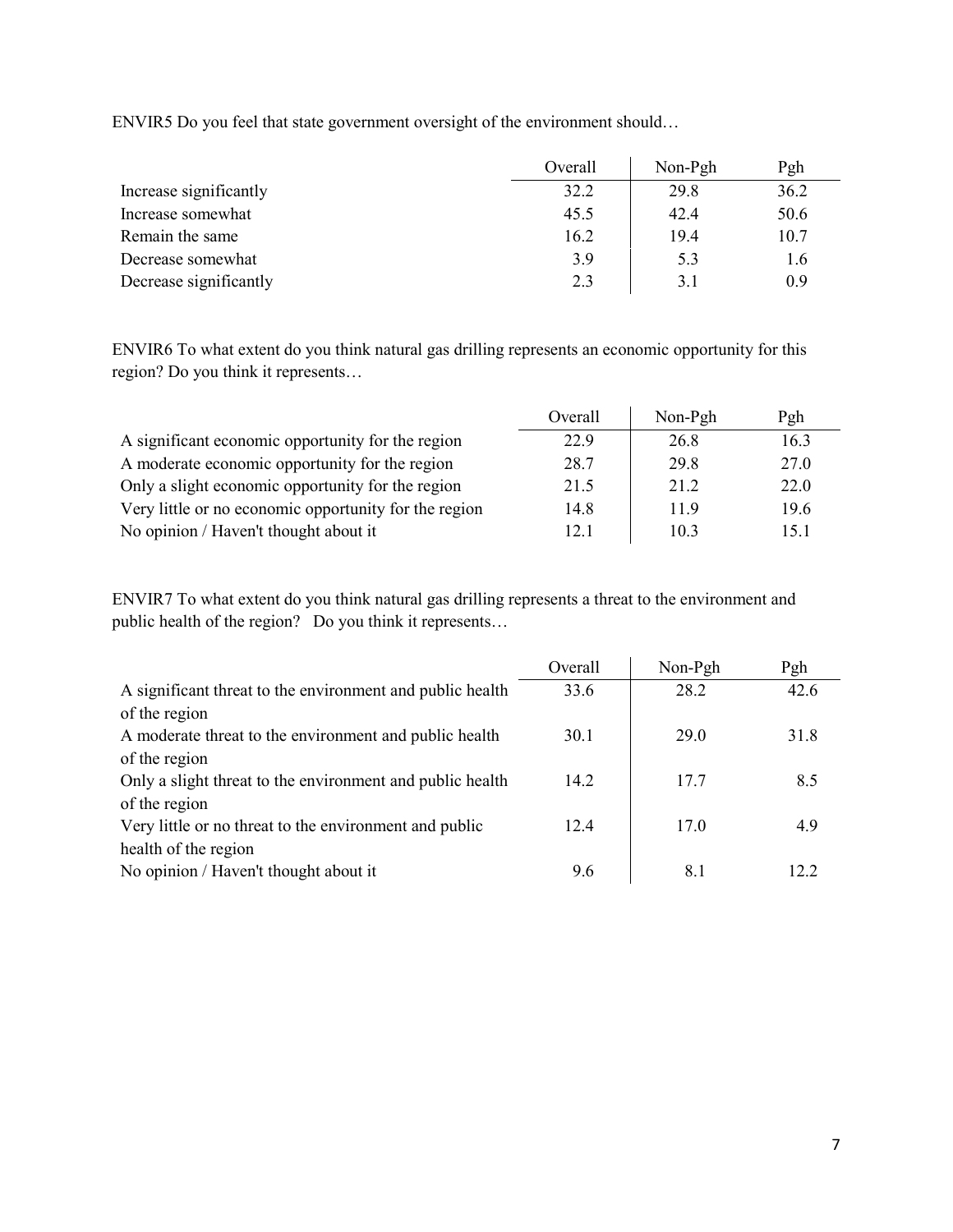ENVIR8 While our region has a rich legacy of producing fossil fuels, community stakeholders have recently demonstrated increased interest in diversifying our energy sources. What factors matter most to you in the sources of energy our community uses? (Please rank the top 2 - drag items over to box)

|                                   | Ranked in Top Two |         | <b>Ranked First</b> |         |         |      |
|-----------------------------------|-------------------|---------|---------------------|---------|---------|------|
|                                   | Overall           | Non-Pgh | Pgh                 | Overall | Non-Pgh | Pgh  |
| Cost                              | 37.6              | 41.9    | 30.3                | 24.0    | 28.0    | 17.2 |
| Public Health                     | 46.9              | 42.1    | 55.0                | 25.1    | 21.7    | 30.9 |
| Environment                       | 50.9              | 46.0    | 59.2                | 25.1    | 23.0    | 28.6 |
| Effect on job                     | 18.0              | 19.7    | 15.2                | 5.4     | 5.7     | 4.8  |
| Investing in the future of energy | 28.1              | 27.1    | 29.8                | 12.8    | 12.5    | 13.3 |
| National and regional energy      | 14.9              | 19.2    | 7.5                 | 6.2     | 7.8     | 3.4  |
| independence                      |                   |         |                     |         |         |      |
| My own personal energy            | 3.6               | 3.9     | 3.0                 | 1.4     | 1.3     | 1.6  |
| independence                      |                   |         |                     |         |         |      |

ENVIR9 Solar power is becoming increasingly cost competitive with conventional energy sources. How much money would you need to be paid to install solar panels on your home?

|                                                                       | Overall | Non-Pgh | Pgh  |
|-----------------------------------------------------------------------|---------|---------|------|
| I would never install solar panels on my home.                        | 13.0    | 14.5    | 10.4 |
| I would completely pay for their installation if it reduced my energy | 18.9    | 16.4    | 23.1 |
| bills by less than $$1,000$                                           |         |         |      |
| $$1,000 - $5,000$                                                     | 37.7    | 36.7    | 39.4 |
| $$5,000 - $10,000$                                                    | 20.0    | 20.5    | 19.0 |
| Greater than \$10,000                                                 | 9.4     | 10.6    | 7.3  |
| I already have solar panels installed                                 | 1.1     | 1.3     | 0.8  |

ENVIR10 Do you regularly recycle newspaper, glass, or plastic?

|     |      | Overall Non-Pgh | Pgh  |
|-----|------|-----------------|------|
| Yes | 84.0 | 83.4            | 85.1 |
| No  | 16.0 | 16.6            | 14.9 |

ENVIR11 Are you a member of or do you volunteer with a group which aims to preserve or protect the environment?

|     |      | Overall   Non-Pgh | Pgh  |
|-----|------|-------------------|------|
| Yes | 16.1 | 16.0              | 16.2 |
| No  | 83.9 | 84.0              | 83.8 |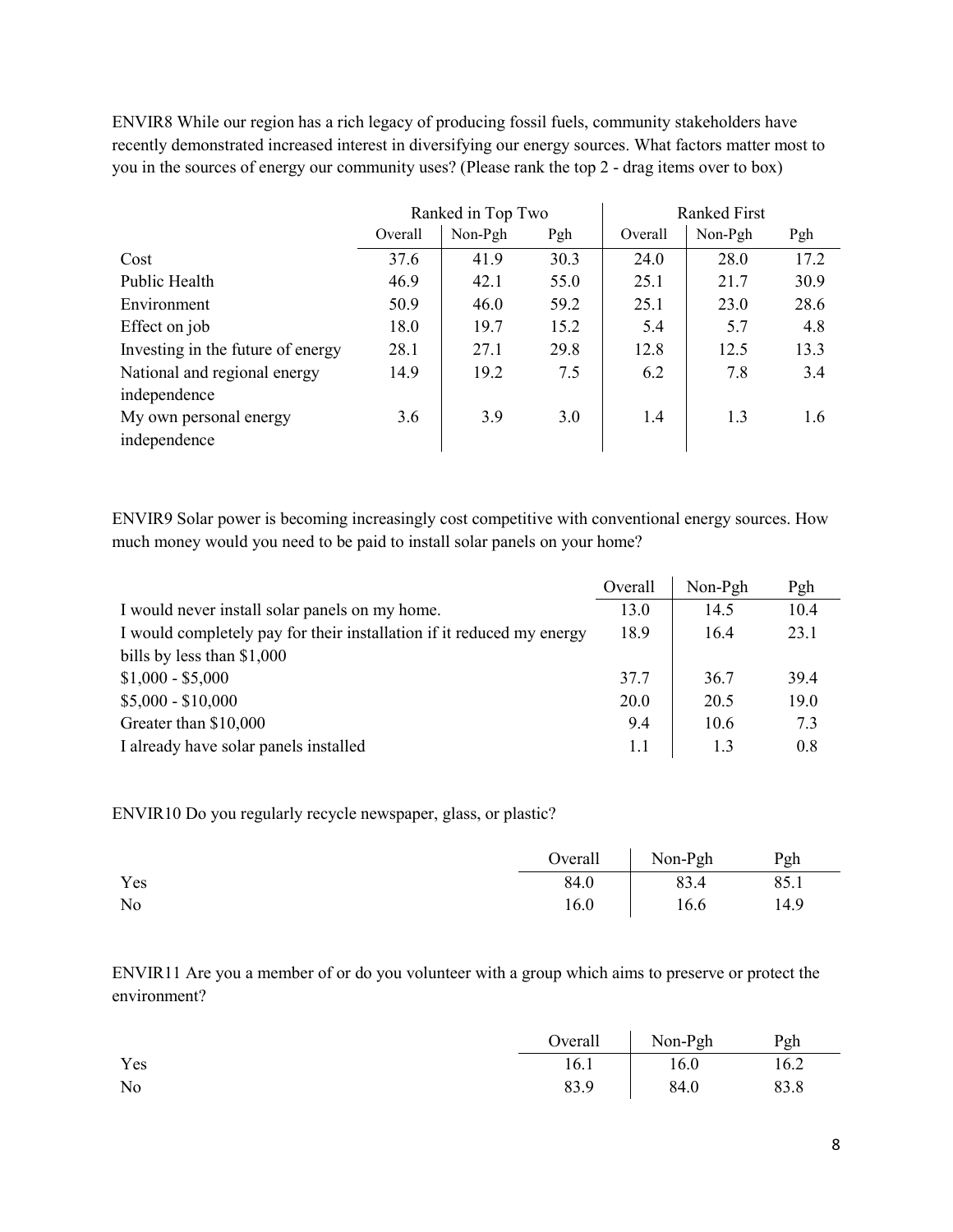|                           | Overall | $Non-Pgh$ | Pgh  |
|---------------------------|---------|-----------|------|
| Almost never              | 8.8     | 10.0      | 7.0  |
| One to three times a year | 17.5    | 18.9      | 15.0 |
| Four to ten times a year  | 21.0    | 22.0      | 19.3 |
| Ten to 20 times a year    | 21.5    | 20.4      | 23.3 |
| More than 20 times a year | 31.2    | 28.7      | 35.4 |

ENVIR12 How frequently do you or members of your family go to outdoor public recreation facilities, such as parks, trails and playgrounds?

ENVIR13 How would you rate the overall quality of public recreational areas in the region, such as parks, trails and playgrounds?

|           | Overall | Non-Pgh | Pgh  |
|-----------|---------|---------|------|
| Excellent | 16.6    | 17.4    | 15.3 |
| Very Good | 45.5    | 47.2    | 42.6 |
| Good      | 29.6    | 27.5    | 33.1 |
| Fair      | 7.1     | 6.2     | 8.5  |
| Poor      | 1.2     | 1.7     | 0.4  |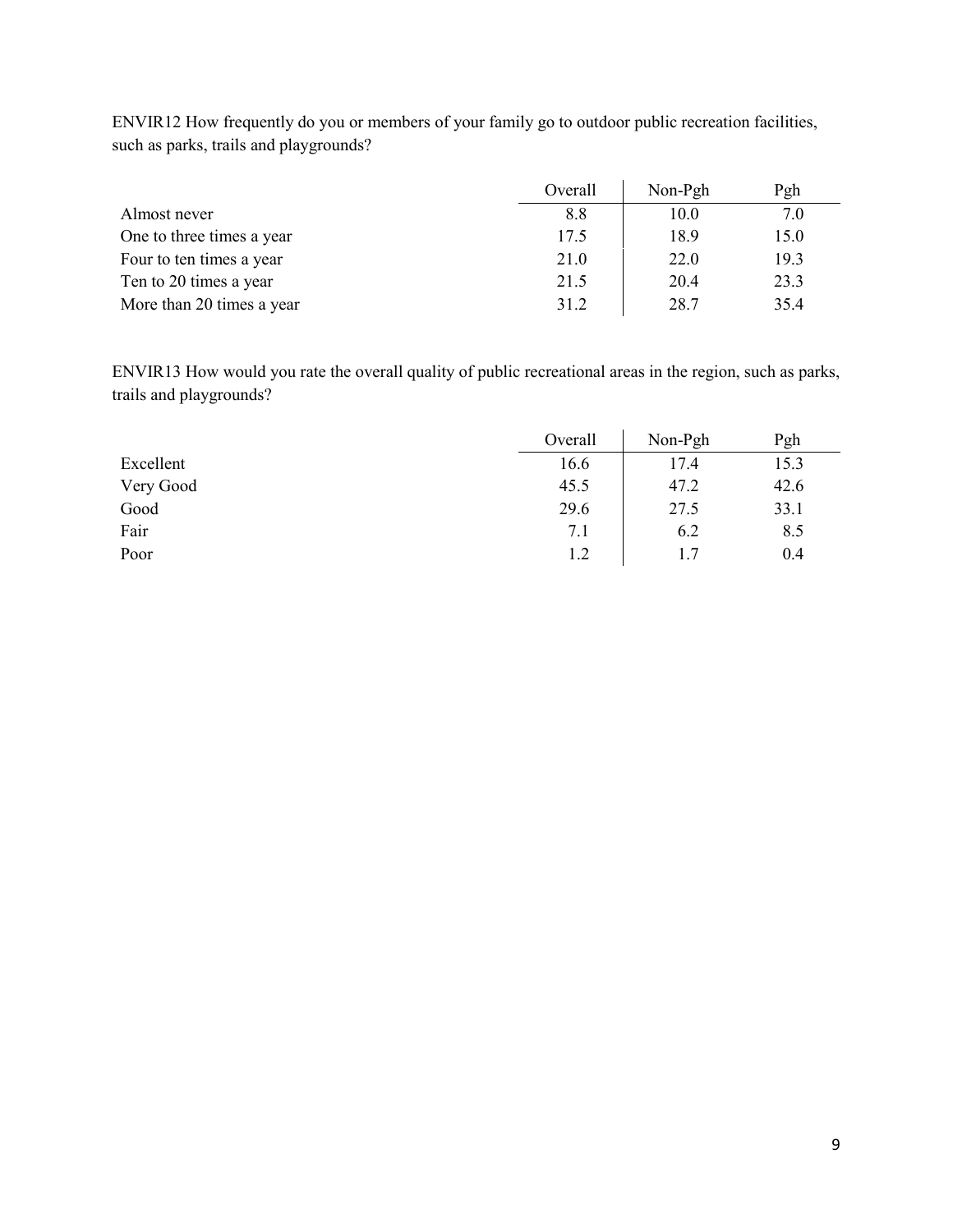# <span id="page-9-0"></span>**SECTION: GOVERNMENT**

GOV1 Redistricting is the process of redrawing the districts of elected representatives, such as members of congress and the state legislature. Gerrymandering is manipulating that process to favor one political party over another. To what extent, if any, do you feel gerrymandering is a problem today in Pennsylvania? Do you believe gerrymandering is:

|                                      | Overall | $Non-Pgh$ | Pgh  |
|--------------------------------------|---------|-----------|------|
| A serious problem                    | 47.1    | 45.7      | 49.6 |
| Moderate problem                     | 25.2    | 27.2      | 21.7 |
| A minor problem                      | 9.7     | 11.3      | 7.0  |
| Not a problem at all                 | 2.7     | 3.7       | 1.0  |
| No opinion / Have not been following | 15.3    | 12.1      | 20.8 |

GOV2 Should the redrawing of political districts in Pennsylvania be done by an independent, nonpartisan commission?

|                                      | Overall | $Non-Pgh$ | Pgh  |
|--------------------------------------|---------|-----------|------|
| Yes                                  | 76.0    | 76.9      | 74.6 |
| N <sub>0</sub>                       | 3.9     | 4.6       |      |
| No opinion / Have not been following | 20.1    | 18.5      | ר רר |

GOV3 Do you support abandoning Pennsylvania's "state store" system in favor of allowing wine and liquor to be sold in privately owned retail stores?

|                                      | Overall | Non-Pgh | Pgh  |
|--------------------------------------|---------|---------|------|
| Yes                                  | 62.0    | 64.3    | 58.1 |
| N <sub>o</sub>                       | 23.7    | 25.4    | 21.0 |
| No opinion / Have not been following | 14.3    | 10.3    | 21.0 |

GOV4 Pennsylvania allows marijuana to be legally sold for medical purposes by licensed retail outlets. Several other states also allow marijuana to be legally sold for recreational use. Do you support legalizing the sale of marijuana for recreational use in Pennsylvania?

|                                      | Overall | Non-Pgh | Pgh  |
|--------------------------------------|---------|---------|------|
| Yes                                  | 62.8    | 58.0    | 71.0 |
| No                                   | 31.1    | 35.3    | 24.0 |
| No opinion / Have not been following | 6.1     |         |      |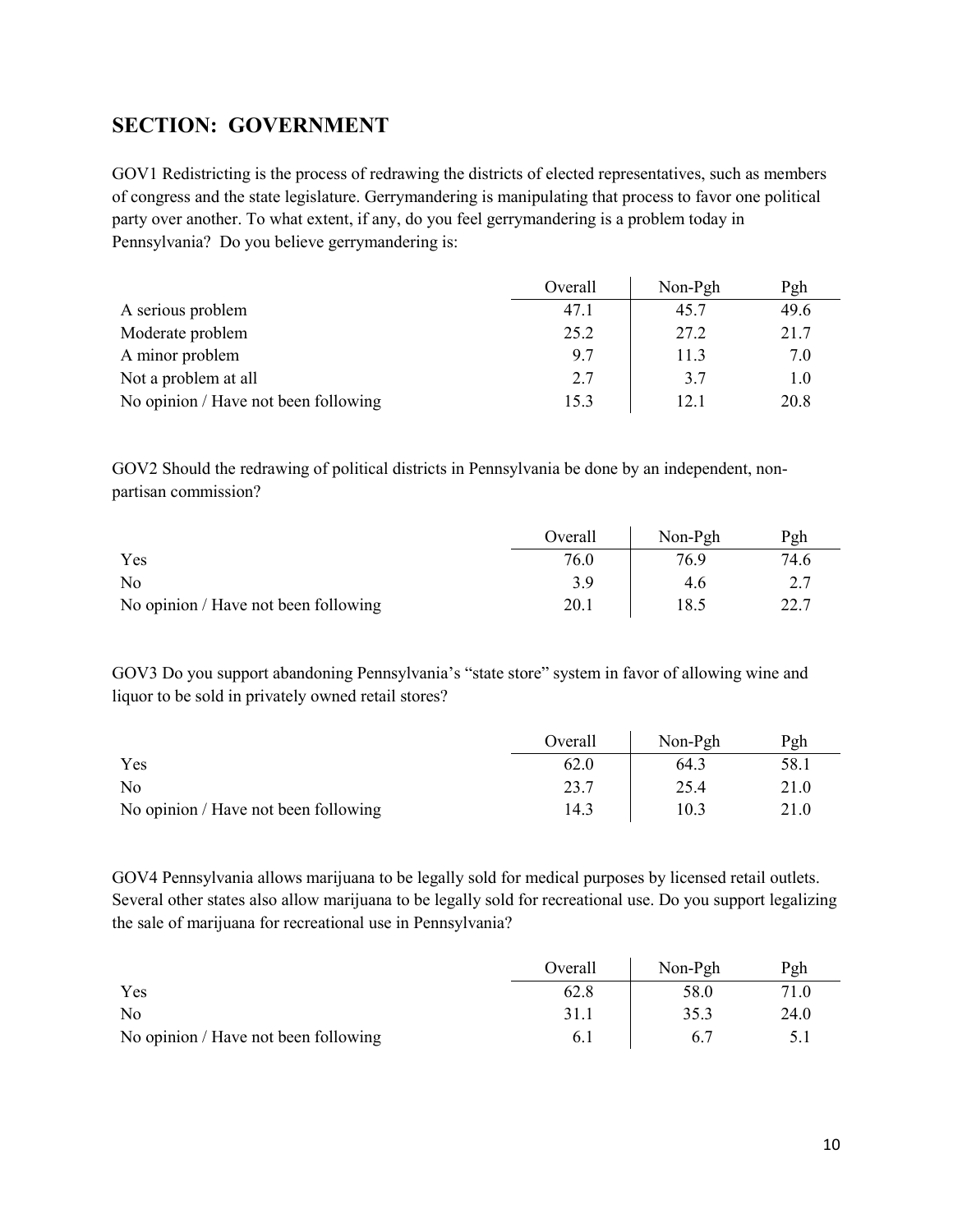GOV5 As you may know, Pittsburgh is one of the finalists to be selected for a new Amazon, Inc. headquarters location (sometimes called "Amazon HQ2"). This would bring many high paying jobs and increase the region's profile. There could be some negative impacts, such as increased housing costs. In general, which of the following best represents your feelings about this possibility?

|                                                                   | Overall | Non-Pgh | Pgh  |
|-------------------------------------------------------------------|---------|---------|------|
| Strongly favor $-$ the benefits would far outweigh the costs      | 24.4    | 26.8    | 20.3 |
| Moderately favor $-$ Some concern about the costs, but they are   | 37.7    | 38.0    | 37.2 |
| outweighed by the benefits                                        |         |         |      |
| Not sure                                                          | 13.5    | 15.4    | 10.4 |
| Moderately oppose – See some benefits, but they are outweighed by | 13.9    | 11.9    | 17.2 |
| the costs                                                         |         |         |      |
| Strongly oppose $-$ the costs would far outweigh the benefits     | 8.7     | 6.4     | 12.5 |
| No opinion / Have not been following                              | 1.9     | 1.6     | 2.4  |

GOV6 Where do you get your information about local government? CHECK ALL THAT APPLY

|                                                         | Overall | Non-Pgh | Pgh  |
|---------------------------------------------------------|---------|---------|------|
| Newspapers/magazine (print or online)                   | 69.0    | 67.2    | 72.1 |
| Television/radio                                        | 76.1    | 79.2    | 70.7 |
| Social media (Facebook, Twitter, etc.)                  | 47.8    | 42.5    | 56.6 |
| Government web sites                                    | 21.6    | 21.9    | 21.0 |
| Other internet sources                                  | 34.1    | 32.7    | 36.4 |
| Community meetings                                      | 18.3    | 16.2    | 21.7 |
| Other – Please specify                                  | 5.5     | 6.0     | 4.6  |
| Not interested / Don't get local government information | 1.6     | 1.4     | 1.9  |

GOV7a Are you registered to vote?

|     |      | Overall Non-Pgh | Pgh  |
|-----|------|-----------------|------|
| Yes | 95.2 | 97.0            | 92.3 |
| No  | 4.8  | 3.0             |      |

### [Asked if Yes to GOV7a]  $N = 1745$ GOV7b How often do you vote?

|                                | Overall | $Non-Pgh$ | Pgh  |
|--------------------------------|---------|-----------|------|
| In every election              | 66.4    | 69.4      | 61.3 |
| In every general election      | 14.8    | 13.5      | 16.9 |
| In every Presidential election | 14.2    | 13.4      | 15.6 |
| Rarely                         | 3.4     | 2.7       | 4.8  |
| Do not vote                    | 1.2     |           | 1.4  |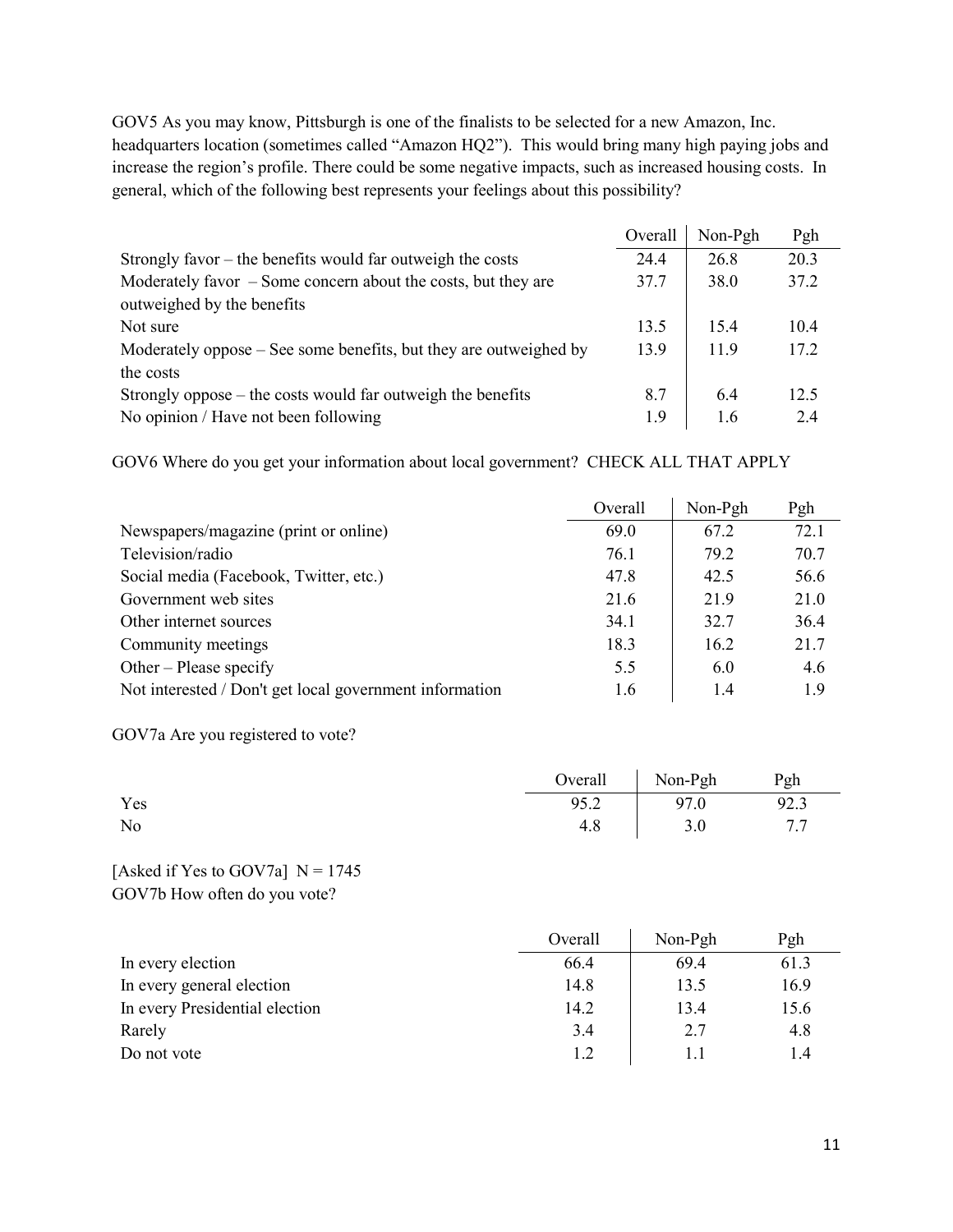GOV8 Generally speaking, do you consider yourself a Democrat, a Republican, an Independent, or something else?

|                                         | Overall | $Non-Pgh$ | Pgh  |
|-----------------------------------------|---------|-----------|------|
| Democrat                                | 58.5    | 53.2      | 67.3 |
| Republican                              | 27.8    | 35.2      | 15.3 |
| Independent                             | 10.0    | 7.7       | 13.8 |
| Something else / Other – Please specify | 3.8     | 3.9       | 3.6  |

GOV9 Generally speaking, do you consider yourself to be a liberal, a conservative, or a moderate?

|              | Overall | Non-Pgh | Pgh  |
|--------------|---------|---------|------|
| Liberal      | 40.6    | 32.2    | 54.7 |
| Conservative | 26.0    | 33.6    | 13.2 |
| Moderate     | 33.4    | 34.2    | 32.0 |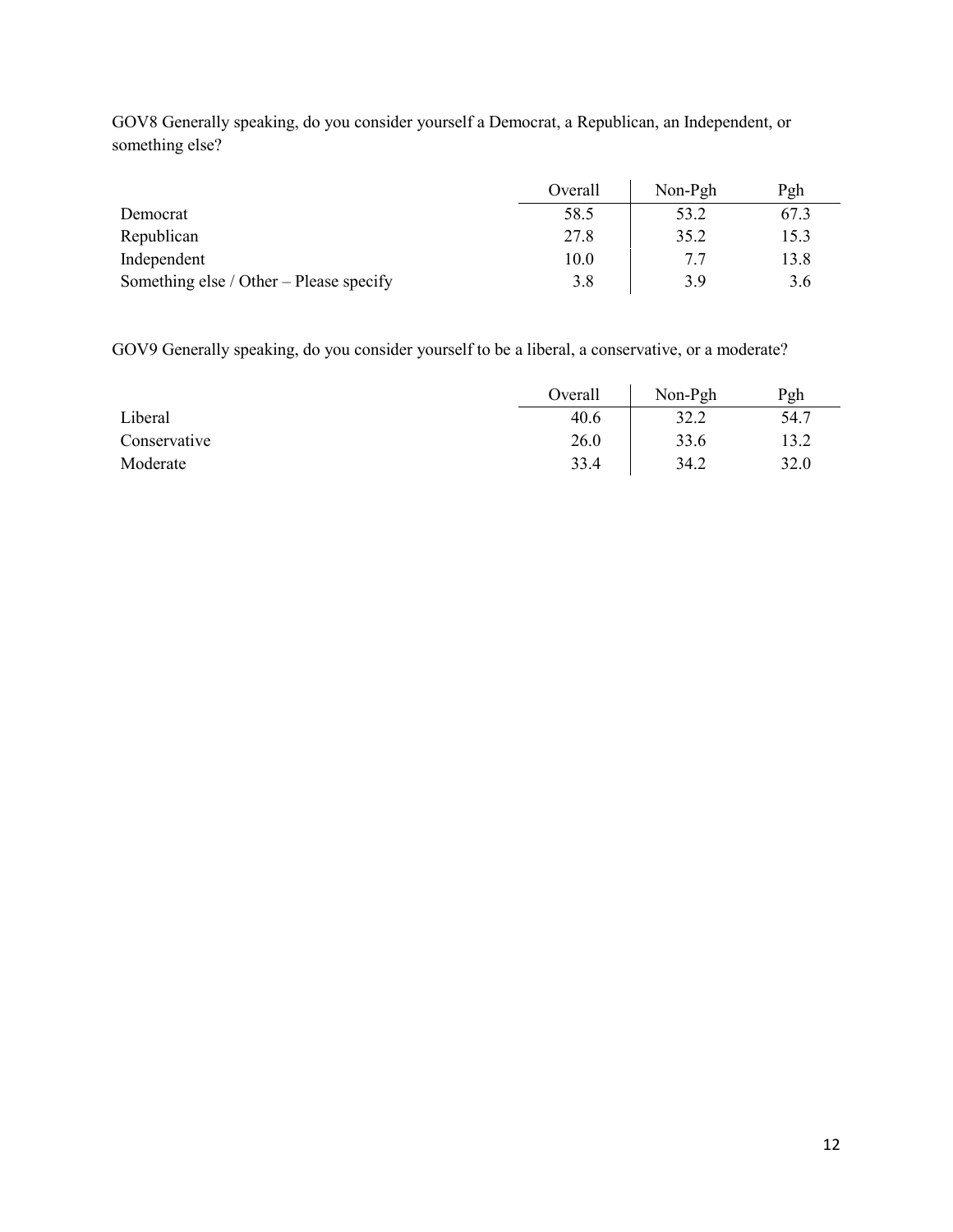# <span id="page-12-0"></span>**SECTION: ARTS**

ARTS1 During the past year, about how many times have you visited a local museum or gallery or attended an art or cultural event, such as a play, concert, festival, reading or film?

|                    | Overall | Non-Pgh | Pgh  |
|--------------------|---------|---------|------|
| None               | 13.0    | 14.7    | 10.1 |
| 1-2 times          | 23.1    | 27.4    | 15.9 |
| 3-5 times          | 26.7    | 28.0    | 24.7 |
| $6-10$ times       | 18.1    | 15.9    | 21.7 |
| $11-20$ times      | 10.0    | 8.4     | 12.6 |
| More than 20 times | 9.1     | 5.6     | 15.0 |

ARTS2 During the past year, have you made any donations to arts or cultural organizations?

|     | Overall | Non-Pgh | Pgh  |
|-----|---------|---------|------|
| Yes | 38.8    | 38.0    | 40.3 |
| No  | 61.2    | 62.0    | 59.7 |

ARTS3 In your opinion, how important is arts education in schools?

|                     | Overall | Non-Pgh | Pgh  |
|---------------------|---------|---------|------|
| Not important       | 3.2     | 4.0     | 1.8  |
| Somewhat important  | 23.0    | 26.0    | 18.0 |
| Very important      | 37.7    | 37.4    | 38.3 |
| Extremely important | 36.1    | 32.7    | 41.9 |

ARTS4 How would you rate the overall quality of the region's arts and cultural opportunities?

|           | Overall | Non-Pgh | Pgh  |
|-----------|---------|---------|------|
| Excellent | 21.7    | 22.2    | 20.8 |
| Very Good | 45.2    | 46.2    | 43.6 |
| Good      | 26.3    | 26.1    | 26.7 |
| Fair      | 5.6     | 4.9     | 6.8  |
| Poor      | 1.2     | 0.6     | 2.1  |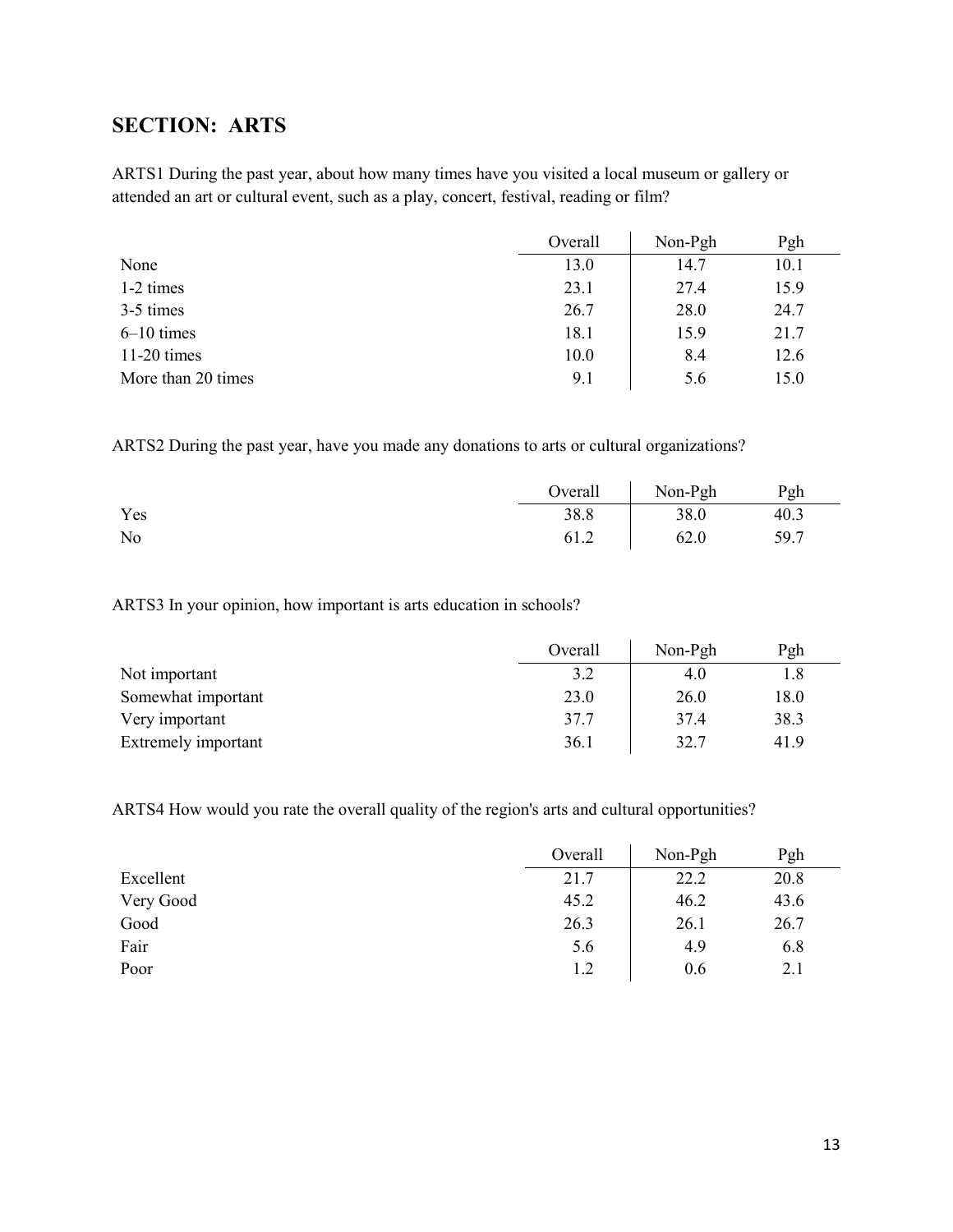# <span id="page-13-0"></span>**SECTION: TRANSPORTATION**

TRANS1 How much of a problem, if any, do you think there is with road and bridge quality in the region?

|                      | Overall | Non-Pgh | Pgh  |
|----------------------|---------|---------|------|
| A severe problem     | 56.3    | 57.0    | 55.1 |
| A moderate problem   | 37.5    | 37.2    | 37.9 |
| A minor problem      | 5.3     | 4.7     | 6.2  |
| Not a problem at all | 0.9     |         |      |

TRANS2 How much of a problem, if any, do you think there is with traffic congestion in the region?

|                      | Overall | Non-Pgh | Pgh  |
|----------------------|---------|---------|------|
| A severe problem     | 34.4    | 39.0    | 26.9 |
| A moderate problem   | 55.2    | 53.9    | 57.2 |
| A minor problem      | 9.8     | 6.7     | 15.0 |
| Not a problem at all | 0.6     | 0.4     | 0.9  |

TRANS3 How much of a problem, if any, do you think there is with the availability of public transit in the region?

|                      | Overall | Non-Pgh | Pgh  |
|----------------------|---------|---------|------|
| A severe problem     | 26.6    | 27.3    | 25.4 |
| A moderate problem   | 41.3    | 41.9    | 40.3 |
| A minor problem      | 23.2    | 22.5    | 24.5 |
| Not a problem at all | 8.9     | 8.3     | 9.8  |

TRANS4 How much of a problem, if any, do you think there is with the availability of nonstop flight destinations at Greater Pittsburgh International Airport?

|                      | Overall | $Non-Pgh$ | Pgh  |
|----------------------|---------|-----------|------|
| A severe problem     | 16.4    | 16.5      | 16.2 |
| A moderate problem   | 37.0    | 37.3      | 36.5 |
| A minor problem      | 33.9    | 36.1      | 30.3 |
| Not a problem at all | 12.7    | 10.2      | 17.0 |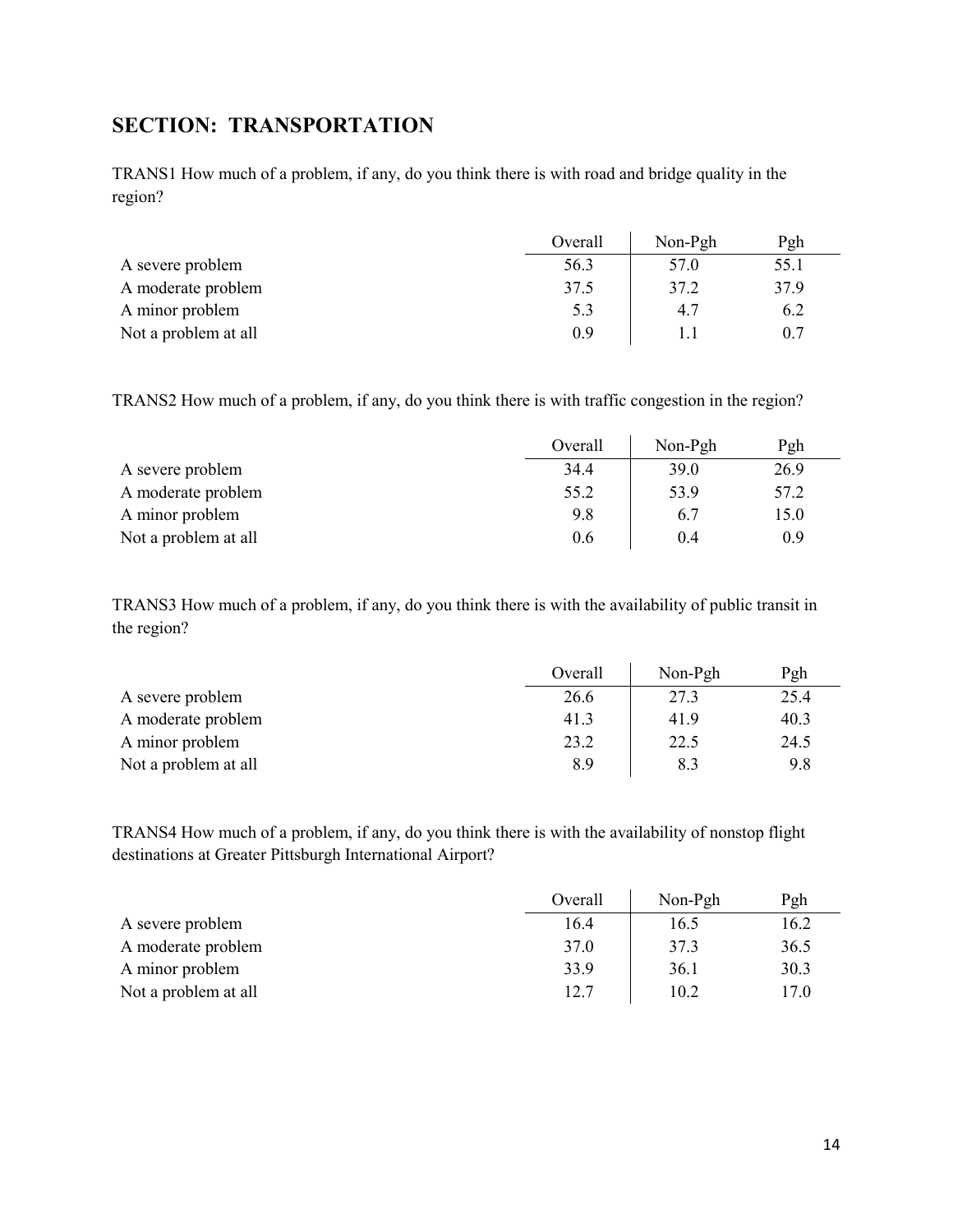TRANS5 How much of a problem, if any, do you think there is with the availability of safe and dedicated bicycling and pedestrian routes in the region?

|                      | Overall | Non-Pgh | Pgh  |
|----------------------|---------|---------|------|
| A severe problem     | 13.8    | 10.2    | 19.8 |
| A moderate problem   | 28.5    | 28.8    | 28.0 |
| A minor problem      | 34.2    | 36.8    | 29.9 |
| Not a problem at all | 23.5    | 24.2    | 22.3 |

#### TRANS6 How often do you use public transit?

|                                 | Overall | Non-Pgh | Pgh  |
|---------------------------------|---------|---------|------|
| 5 days a week or more           | 20.6    | 12.3    | 34.6 |
| About once a week               | 10.8    | 7.4     | 16.6 |
| About once a month              | 6.3     | 4.8     | 8.9  |
| Less than once a month          | 21.3    | 23.0    | 18.4 |
| Never                           | 37.6    | 47.8    | 20.6 |
| Public transit is not available | 3.3     | 4.8     | 0.9  |

TRANS7 Would you support increased funding for the improvement of roads and bridges in the region?

|     | Overall | Non-Pgh | Pgh  |
|-----|---------|---------|------|
| Yes | 87.0    | 85.2    | 89.9 |
| No  | 13.0    | 14.8    | 10.1 |

### [Asked if Yes to TRANS7]  $N = 1630$

TRANS8 Which one of the following options would you most strongly support to provide this funding for improvement of roads and bridges?

|                                     | Overall | Non-Pgh | Pgh  |
|-------------------------------------|---------|---------|------|
| Increased gasoline taxes            | 16.4    | 12.1    | 23.1 |
| Increased vehicle registration fees | 23.9    | 25.8    | 21.0 |
| More toll roads                     | 8.6     | 8.7     | 8.4  |
| Divert from some other source       | 51.1    | 53.4    | 47.4 |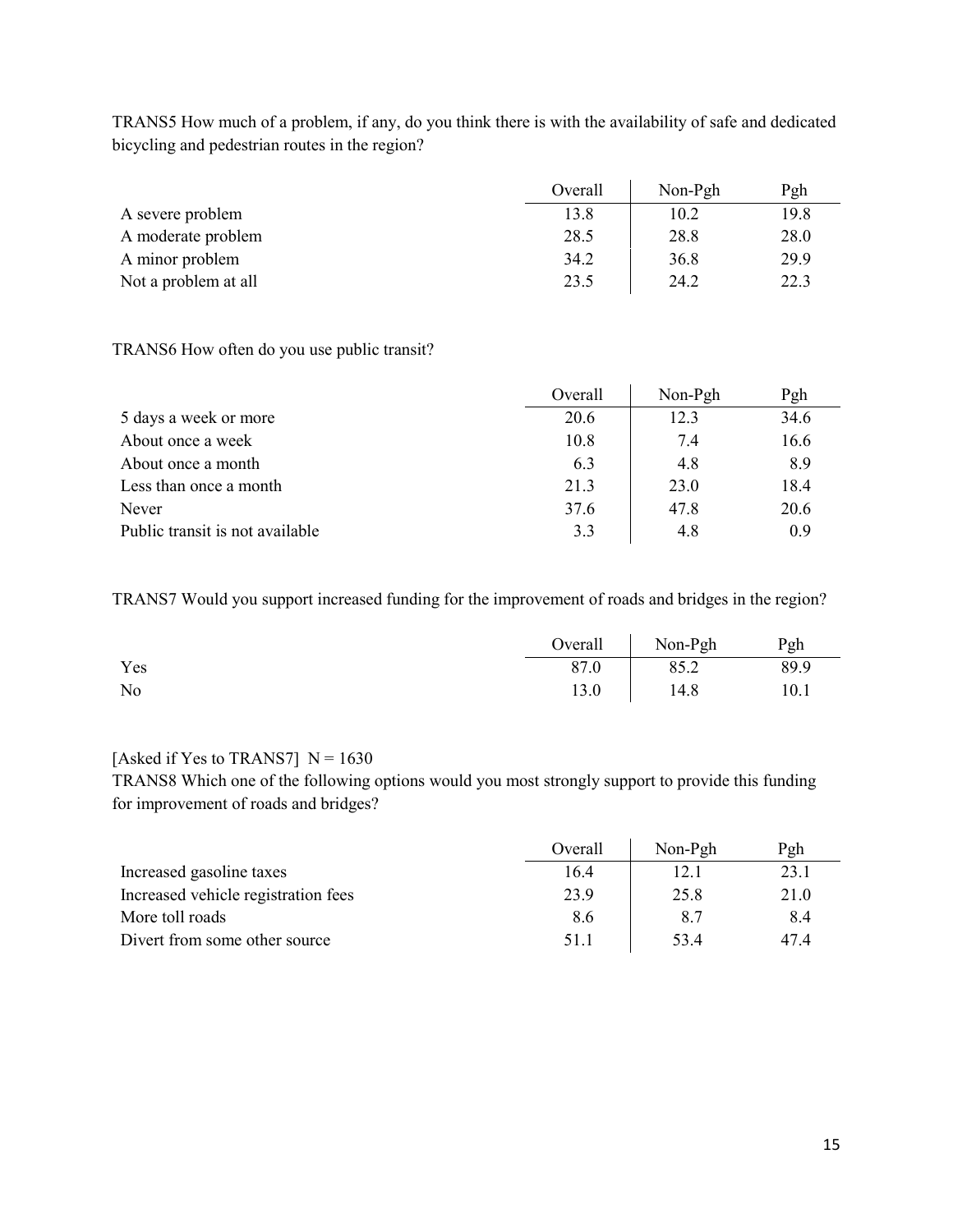# <span id="page-15-0"></span>**SECTION: EDUCATION**

EDUC1 In your view, how adequate or inadequate are the financial resources available for the public schools in your local community? Would you say the financial resources are…

|                       | Overall | Non-Pgh | Pgh  |
|-----------------------|---------|---------|------|
| Completely adequate   | 17.8    | 25.1    | 5.5  |
| Generally adequate    | 42.0    | 42.2    | 41.7 |
| Generally inadequate  | 30.9    | 26.0    | 39.3 |
| Completely inadequate | 9.3     | 6.7     | 13.5 |

EDUC2 How would you rate the safety of the public schools in your local community?

|                 | Overall | Non-Pgh | Pgh  |
|-----------------|---------|---------|------|
| Very safe       | 24.9    | 32.2    | 12.6 |
| Somewhat safe   | 55.6    | 51.1    | 63.3 |
| Somewhat unsafe | 15.7    | 12.7    | 20.9 |
| Very unsafe     | 3.7     | 4.0     | 3.2  |

#### EDUC3 Do you have any children aged 3-18?

|                |      | Overall Non-Pgh | Pgh  |
|----------------|------|-----------------|------|
| Yes            | 17.8 | 19.8            | 14.4 |
| N <sub>o</sub> | 82.2 | 80.2            | 85.6 |

#### [Asked if Yes to EDUC3]  $N = 339$

EDUC4 Are they enrolled in any type of educational program?

|                |      | Overall   Non-Pgh | Pgh  |
|----------------|------|-------------------|------|
| Yes            | 88.4 | 88.8              | 87.6 |
| N <sub>o</sub> |      | $11.6$   11.2     | 12.4 |

#### [Asked if Yes to EDUC3]  $N = 313$

EDUC5 Does your child/children attend … (you can select more than one)

|                | Overall | $Non-Pgh$ | Pgh  |
|----------------|---------|-----------|------|
| Public school  | 81.1    | 82.6      | 77.6 |
| Private school | 15.0    | 16.4      | 11.8 |
| Home school    | 0.4     | 0.5       | 0.0  |
| Charter school | 10.4    | 77        | 16.5 |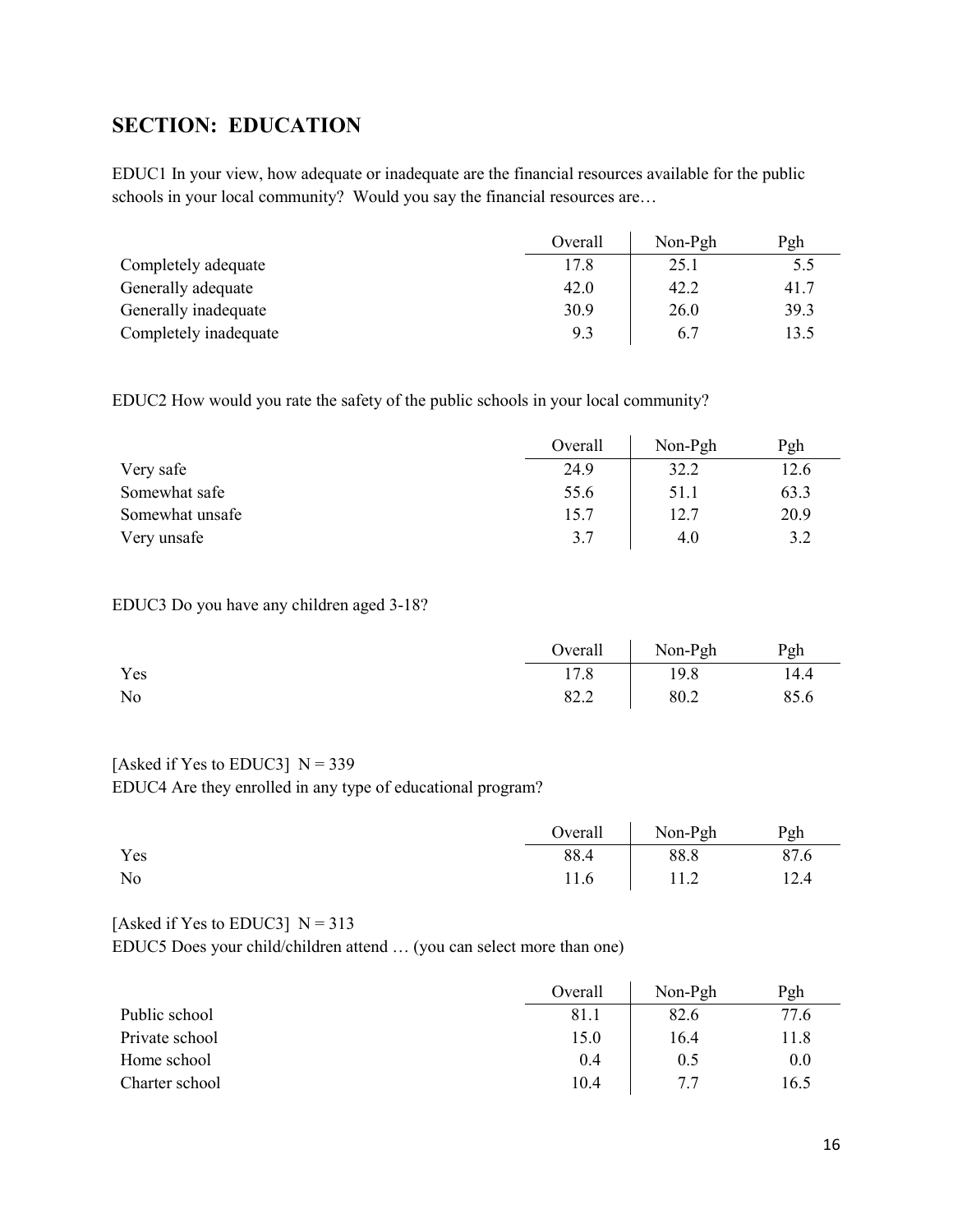## [Asked if Yes to EDUC3]  $N = 314$ EDUC6 Does your child attend a neighborhood school?

|                |      | Overall Non-Pgh | Pgh  |
|----------------|------|-----------------|------|
| Yes            | 71.8 | 77.3            | 59.3 |
| N <sub>o</sub> | 28.2 | 22.7            | 40.7 |

### [Asked if Yes to EDUC3]  $N = 309$

EDUC7 Which of the following are the most important factors in choosing a school for your child? (pick two - drag items to box)

|                         | Ranked in Top Two |         | <b>Ranked First</b> |         |         |      |
|-------------------------|-------------------|---------|---------------------|---------|---------|------|
|                         | Overall           | Non-Pgh | Pgh                 | Overall | Non-Pgh | Pgh  |
| Proximity               | 27.2              | 33.0    | 14.3                | 14.8    | 17.6    | 8.3  |
| Safety                  | 47.8              | 43.1    | 58.3                | 22.5    | 18.6    | 31.3 |
| Religion                | 3.3               | 3.7     | 2.4                 | 1.5     | 1.6     | 1.2  |
| Specialized instruction | 30.1              | 31.4    | 27.4                | 9.9     | 9.0     | 11.9 |
| Family tradition        | 1.1               | 0.5     | 2.4                 | 0.7     | 0.0     | 2.4  |
| Academic outcomes       | 83.5              | 81.4    | 88.1                | 49.6    | 52.1    | 44.0 |
| Other                   | 7.0               | 6.9     | 7.2                 | 0.7     | 0.5     | 1.2  |

# [Asked if Yes to EDUC3]  $N = 314$

EDUC8 How would you rate the overall quality of education that your children are receiving?

|           | Overall | Non-Pgh | Pgh  |
|-----------|---------|---------|------|
| Excellent | 33.9    | 42.6    | 14.0 |
| Very Good | 28.6    | 27.4    | 31.4 |
| Good      | 25.1    | 18.8    | 39.5 |
| Fair      | 9.9     | 9.1     | 11.6 |
| Poor      | 2.5     | 2.0     | 3.5  |

#### [Asked if Yes to EDUC3]  $N = 314$

EDUC9 In the past two years, have you been a member of the PTA or similar parent organization?

|     |      | Overall   Non-Pgh | Pgh  |
|-----|------|-------------------|------|
| Yes | 28.9 | 30.7              | 24.7 |
| No  |      | 71.1 69.3         | 75.3 |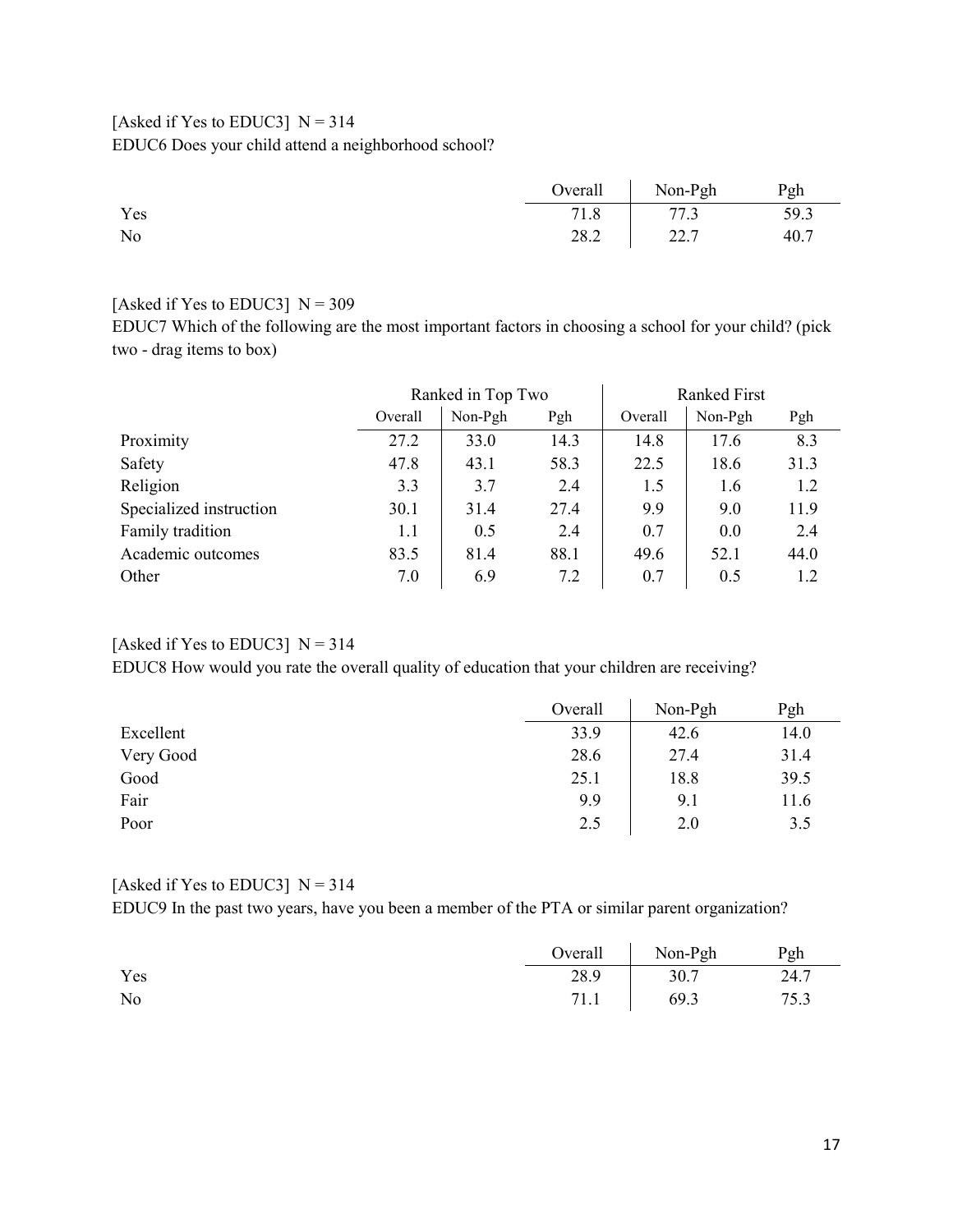EDUC10 In the past two years, have you attended a school board meeting?

|     |      | Overall Non-Pgh | Pgh  |
|-----|------|-----------------|------|
| Yes | 10.0 | 11.6            | 7.3  |
| No  | 90.0 | 88.4            | 92.7 |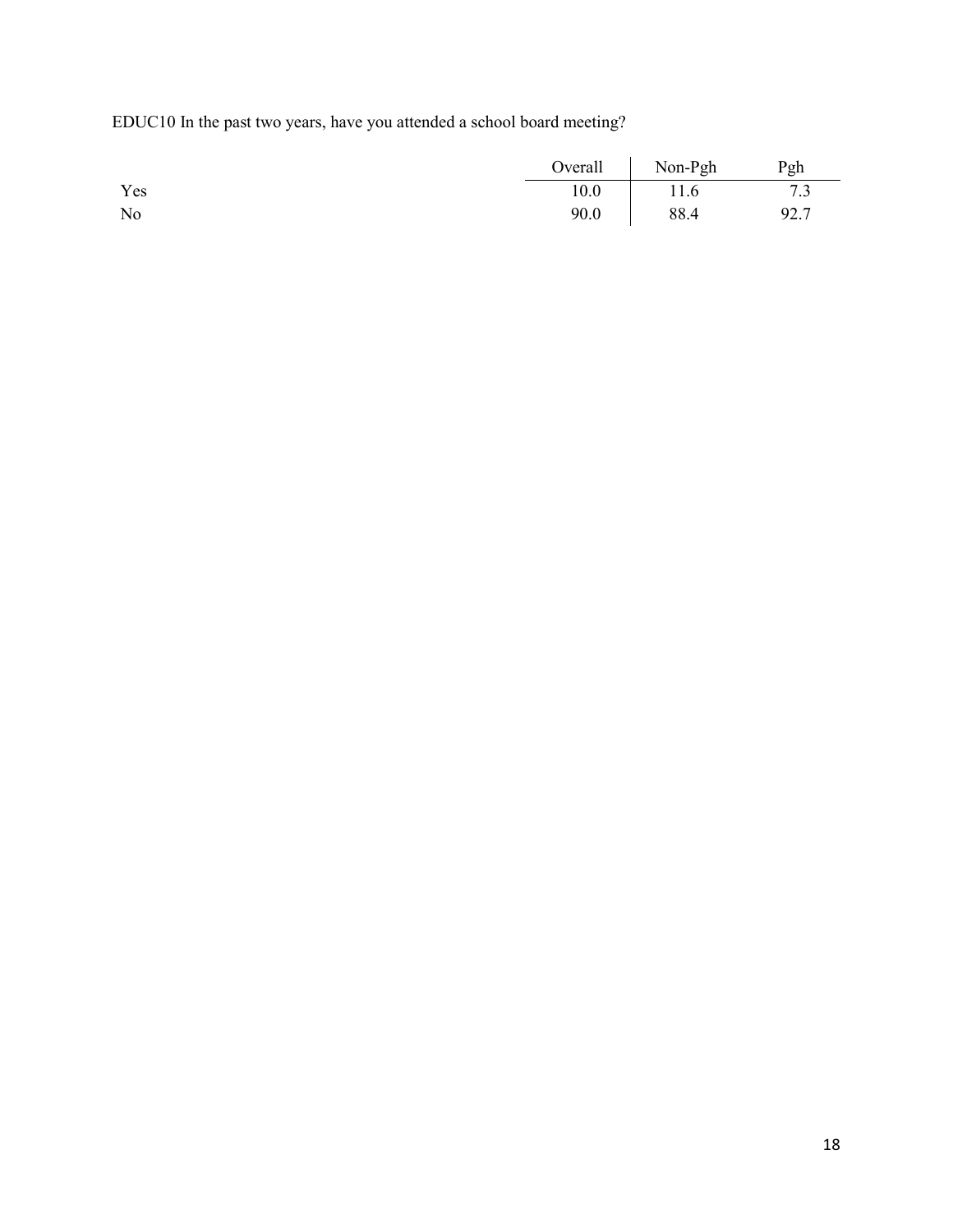# <span id="page-18-0"></span>**SECTION: PUBLIC SAFETY**

SAFE1 In general, how do you think your neighborhood compares with other neighborhoods in the area with regard to the amount of crime? Do you think it has more crime than other neighborhoods, about the same amount of crime, or less crime?

|                | Overall | Non-Pgh | Pgh  |
|----------------|---------|---------|------|
| More crime     | 8.7     |         | 11.9 |
| About the same | 33.3    | 28.8    | 40.9 |
| Less crime     | 58.0    | 64.4    | 47.3 |

SAFE2 Comparing safety in your neighborhood now with safety a year ago, is there now…

|                                | Overall | Non-Pgh | Pgh  |
|--------------------------------|---------|---------|------|
| More crime                     | 11.6    |         | 12.5 |
| About the same amount of crime | 75.9    | 78.5    | 71.5 |
| Less crime                     | 12.5    | 10.3    | 16.0 |

SAFE3 In terms of personal experience with crime, during the past year, have you been the victim of a property crime? That is, have you had money or property stolen, property vandalized, your home broken into, or a car stolen?

|     |      | Overall Non-Pgh | Pgh  |
|-----|------|-----------------|------|
| Yes | 12.9 | 10.2            | 17.5 |
| No  | 87.1 | 89.8            | 82.5 |

SAFE4 How about violent crime? During the past year, have you been the victim of a personal assault, a robbery involving the use of force or a weapon, or some other type of violent crime?

|     |      | Overall Non-Pgh | Pgh  |
|-----|------|-----------------|------|
| Yes |      | 2.7 2.0         | 3.9  |
| No  | 97.3 | 98.0            | 96.1 |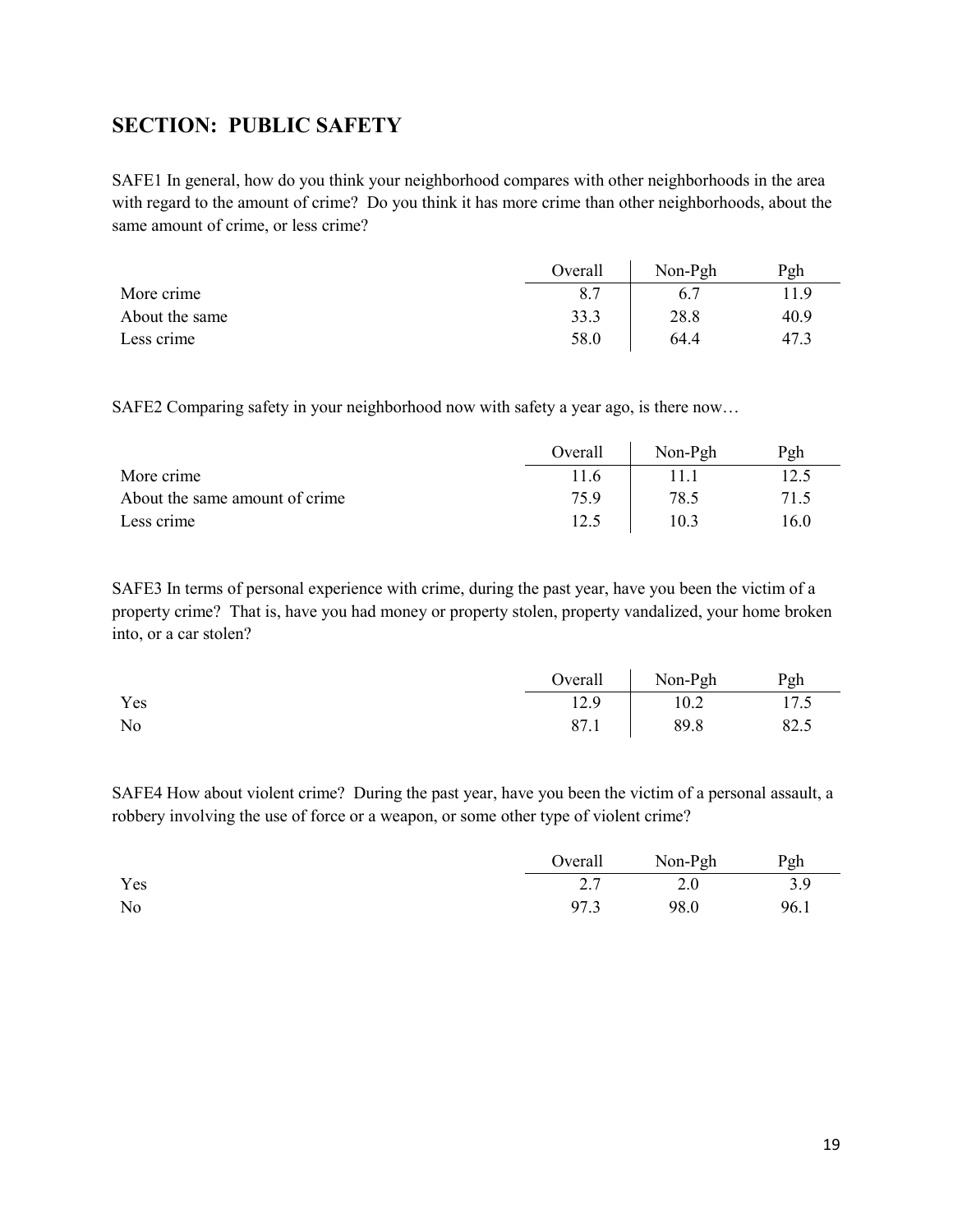|           | Overall | Non-Pgh | Pgh  |
|-----------|---------|---------|------|
| Excellent | 18.3    | 24.9    | 7.3  |
| Very Good | 34.6    | 39.9    | 25.9 |
| Good      | 29.7    | 23.2    | 40.6 |
| Fair      | 12.6    | 8.2     | 20.1 |
| Poor      | 4.7     | 3.9     | 6.1  |

SAFE5 How would you rate the police in your community in terms of giving protection to people in your neighborhood?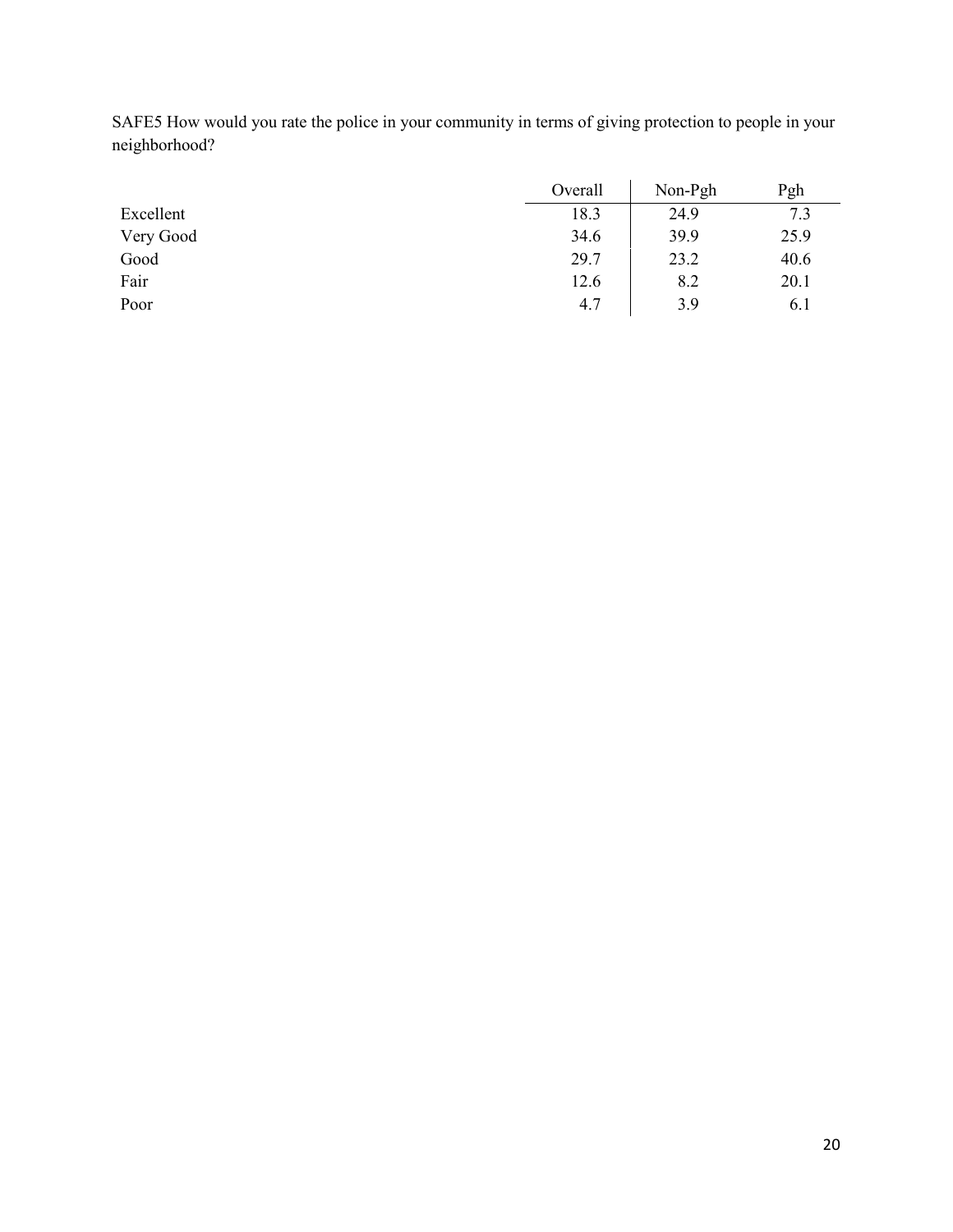# <span id="page-20-0"></span>**SECTION: HOUSING**

HOUSE1 Do you or your family own the place where you currently live, do you rent, or other?

|                             | Overall | Non-Pgh | Pgh  |
|-----------------------------|---------|---------|------|
| Own                         | 64.6    | 77.0    | 43.9 |
| Rent                        | 30.1    | 17.4    | 51.3 |
| Live with someone who owns  | 3.7     | 4.3     | 2.5  |
| Live with someone who rents | 0.9     | 0.4     | 1.8  |
| Other                       | 0.7     | 0.8     | 0.4  |

#### [Asked if Own or Rent in HOUSE1]  $N = 1738$

HOUSE2 Do you spend 30 percent or more of your income for housing?

|                  | Overall | Non-Pgh | Pgh  |
|------------------|---------|---------|------|
| Yes              | 42.9    | 39.0    | 49.3 |
| No               | 52.5    | 57.4    | 44.5 |
| Don't contribute | 4.6     | 3.6     | 6.2  |

HOUSE3 How would you rate the overall physical or structural condition of the house or apartment in which you live?

|           | Overall | Non-Pgh | Pgh  |
|-----------|---------|---------|------|
| Excellent | 20.1    | 22.8    | 15.6 |
| Very Good | 37.1    | 41.5    | 29.9 |
| Good      | 28.2    | 24.3    | 34.6 |
| Fair      | 12.1    | 9.2     | 17.1 |
| Poor      | 2.5     | 2.3     | 2.8  |

HOUSE4 What about the condition of the other houses or buildings in your neighborhood? Would you say that, in general, the physical condition of surrounding houses and buildings is...

|           | Overall | Non-Pgh | Pgh  |
|-----------|---------|---------|------|
| Excellent | 13.1    | 16.0    | 8.3  |
| Very Good | 38.3    | 43.8    | 28.9 |
| Good      | 33.6    | 28.8    | 41.7 |
| Fair      | 11.2    | 8.4     | 15.9 |
| Poor      | 3.8     | 2.9     | 5.2  |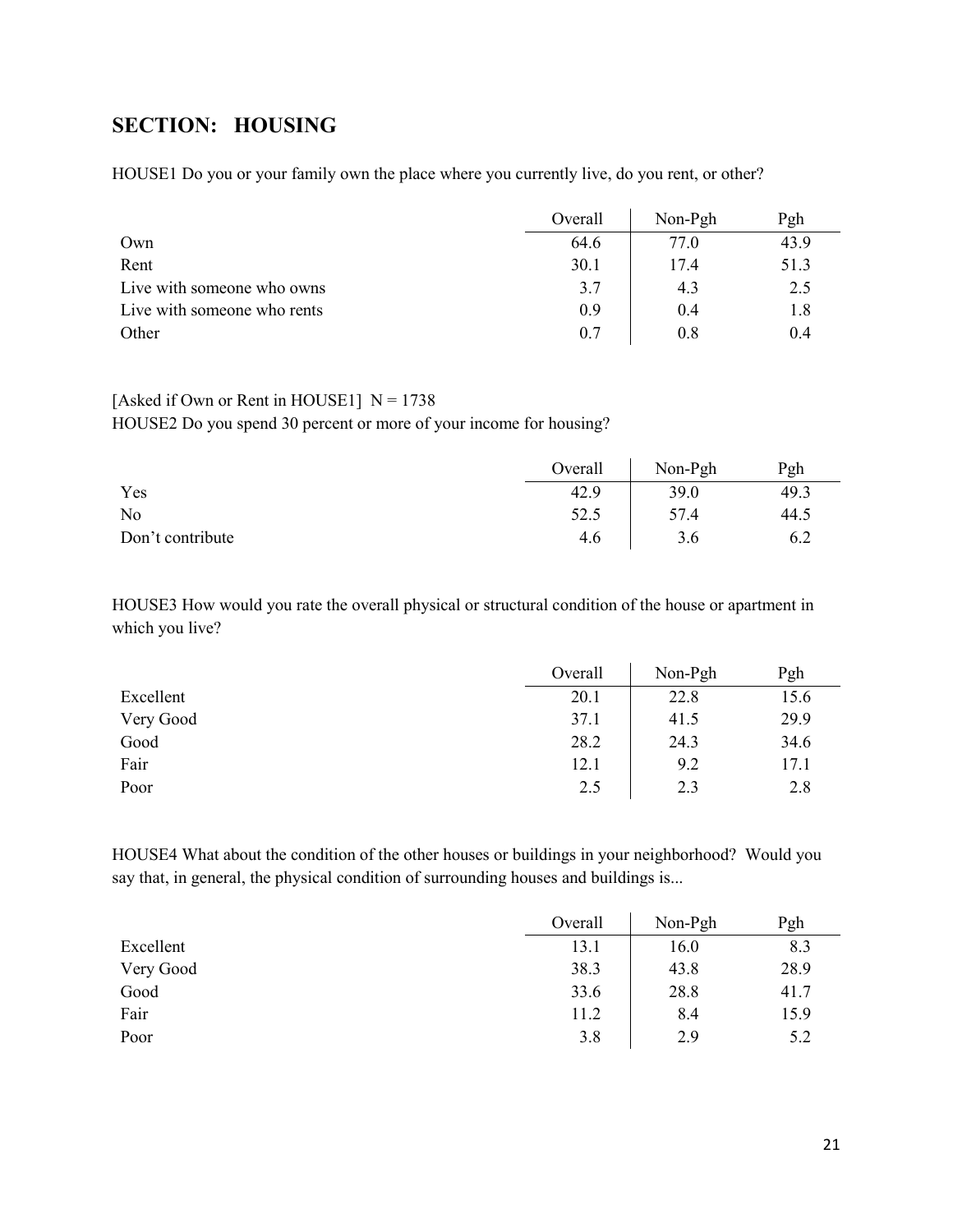# <span id="page-21-0"></span>**SECTION: ECONOMY**

ECON1 How often does your household have difficulty paying for basic necessities, such as monthly rent or mortgage, food, and utilities?

|           | Overall | Non-Pgh | Pgh  |
|-----------|---------|---------|------|
| Never     | 49.0    | 51.7    | 44.4 |
| Rarely    | 25.4    | 22.6    | 30.2 |
| Sometimes | 17.9    | 17.5    | 18.7 |
| Often     | 4.8     | 4.4     | 5.5  |
| Always    | 2.8     | 3.7     | 1.2  |

ECON2 In the past 3 years, has your household's financial situation...

|                             | Overall | Non-Pgh | Pgh  |
|-----------------------------|---------|---------|------|
| Gotten significantly better | 11.0    | 10.6    | 11.6 |
| Gotten somewhat better      | 27.3    | 28.1    | 26.2 |
| Stayed about the same       | 42.1    | 38.8    | 47.7 |
| Gotten somewhat worse       | 15.3    | 17.2    | 12.0 |
| Gotten significantly worse  | 4.3     | 5.3     | 2.5  |

ECON3 Thinking about the national economy, would you say that over the next year the nation's economy will...

|                     | Overall | Non-Pgh | Pgh  |
|---------------------|---------|---------|------|
| Get much better     | 7.5     | 9.2     | 4.7  |
| Get somewhat better | 25.1    | 27.7    | 20.8 |
| Stay about the same | 33.6    | 31.0    | 38.0 |
| Get somewhat worse  | 27.8    | 25.5    | 31.5 |
| Get much worse      | 6.1     | 6.7     | 5.0  |

ECON4 Thinking about the local or regional economy, would you say that over the next year the region's economy will...

|                     | Overall | $Non-Pgh$ | Pgh  |
|---------------------|---------|-----------|------|
| Get much better     | 4.7     | 4.4       | 5.3  |
| Get somewhat better | 35.2    | 35.3      | 35.1 |
| Stay about the same | 44.5    | 44.7      | 44.1 |
| Get somewhat worse  | 13.0    | 12.9      | 13.1 |
| Get much worse      | 2.6     | 2.8       | 2.4  |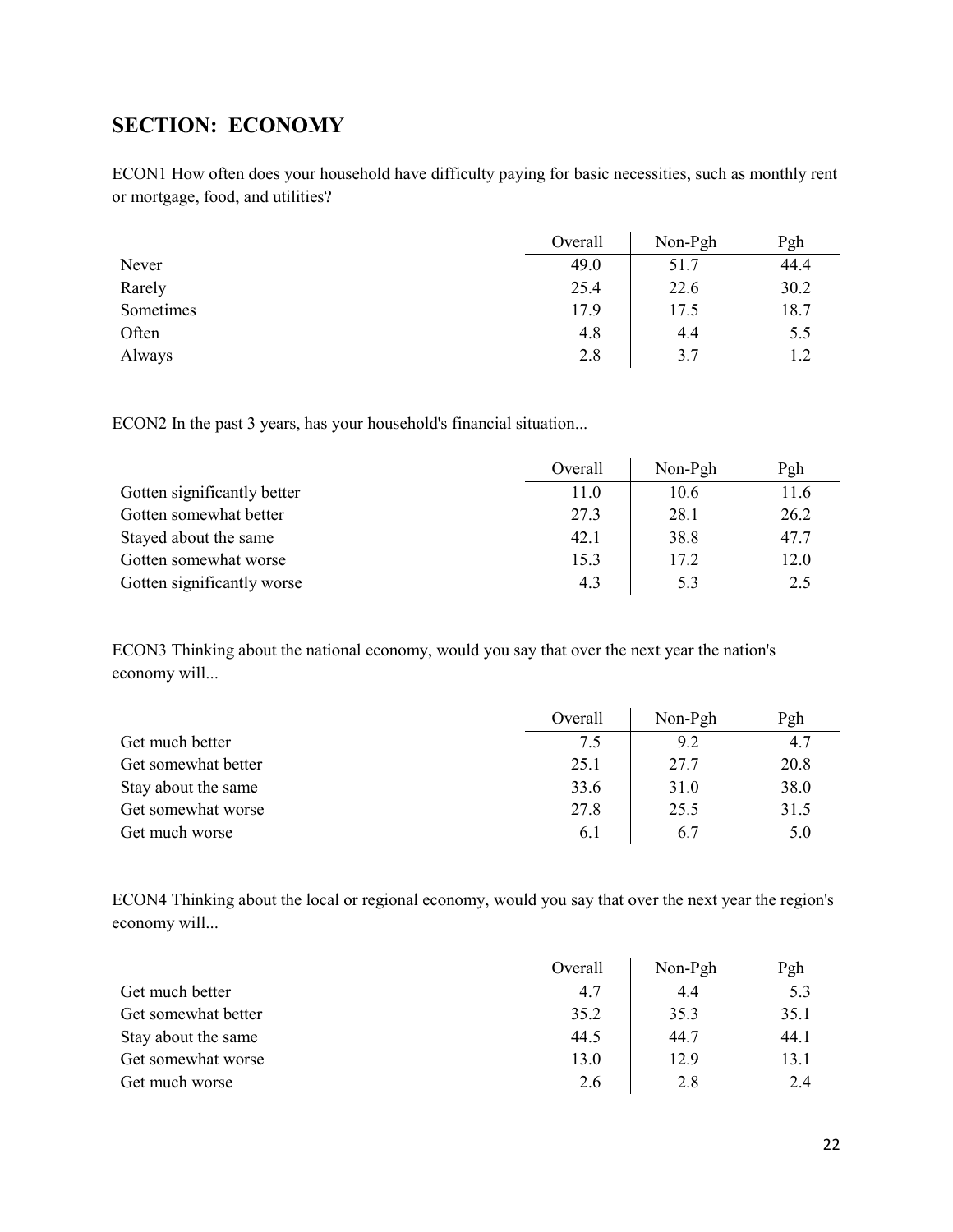|                     | Overall | Non-Pgh | Pgh  |
|---------------------|---------|---------|------|
| Get much better     | 9.1     | 6.5     | 13.5 |
| Get somewhat better | 27.7    | 28.1    | 26.9 |
| Stay about the same | 49.3    | 50.8    | 46.7 |
| Get somewhat worse  | 11.1    | 10.4    | 12.2 |
| Get much worse      | 2.9     | 4.2     | 0.7  |

ECON5 Thinking about your own economic situation, would you say that over the next year your economic situation will...

ECON6 Are you currently employed either full or part time?

|                | Overall | Non-Pgh | Pgh  |
|----------------|---------|---------|------|
| Yes            | 60.2    | 58.9    | 62.3 |
| No             | 6.7     | 4.3     | 10.7 |
| Retired        | 22.5    | 25.4    | 17.5 |
| Disabled       | 8.2     | 9.1     | 6.7  |
| Unable to work | 1.4     | 1.3     | 1.6  |
| Refused        | 1.1     | 1.0     | 1.2  |

### [Asked if Yes to ECON6]  $N = 975$ ECON7 How many hours per week do you USUALLY work at your main job?

|                             | Overall | Non-Pgh | Pgh  |
|-----------------------------|---------|---------|------|
| 35 hours or more per week   |         | 84.5    |      |
| Less than 35 hours per week |         |         | 20.5 |

### [Asked if Less than 35 hours per week to ECON7]  $N = 236$ ECON8 What is your main reason for working part-time?

|                                           | Overall | Non-Pgh | Pgh  |
|-------------------------------------------|---------|---------|------|
| Slack work/business conditions            | 1.1     | 0.0     | 2.3  |
| Could only find part-time work            | 2.6     | 2.9     | 2.3  |
| Seasonal work                             | 4.8     | 7.8     | 1.2  |
| Child care problems                       | 3.2     | 1.0     | 5.8  |
| Other family/personal obligations         | 5.3     | 7.8     | 2.3  |
| Health/medical limitations                | 4.8     | 3.9     | 5.8  |
| School/training                           | 30.7    | 7.8     | 58.1 |
| Retired/Social Security limit on earnings | 13.2    | 24.3    | 0.0  |
| Full-time workweek is less than 35 hours  | 6.3     | 10.7    | 1.2  |
| Other – Please specify                    | 28.0    | 34.0    | 20.9 |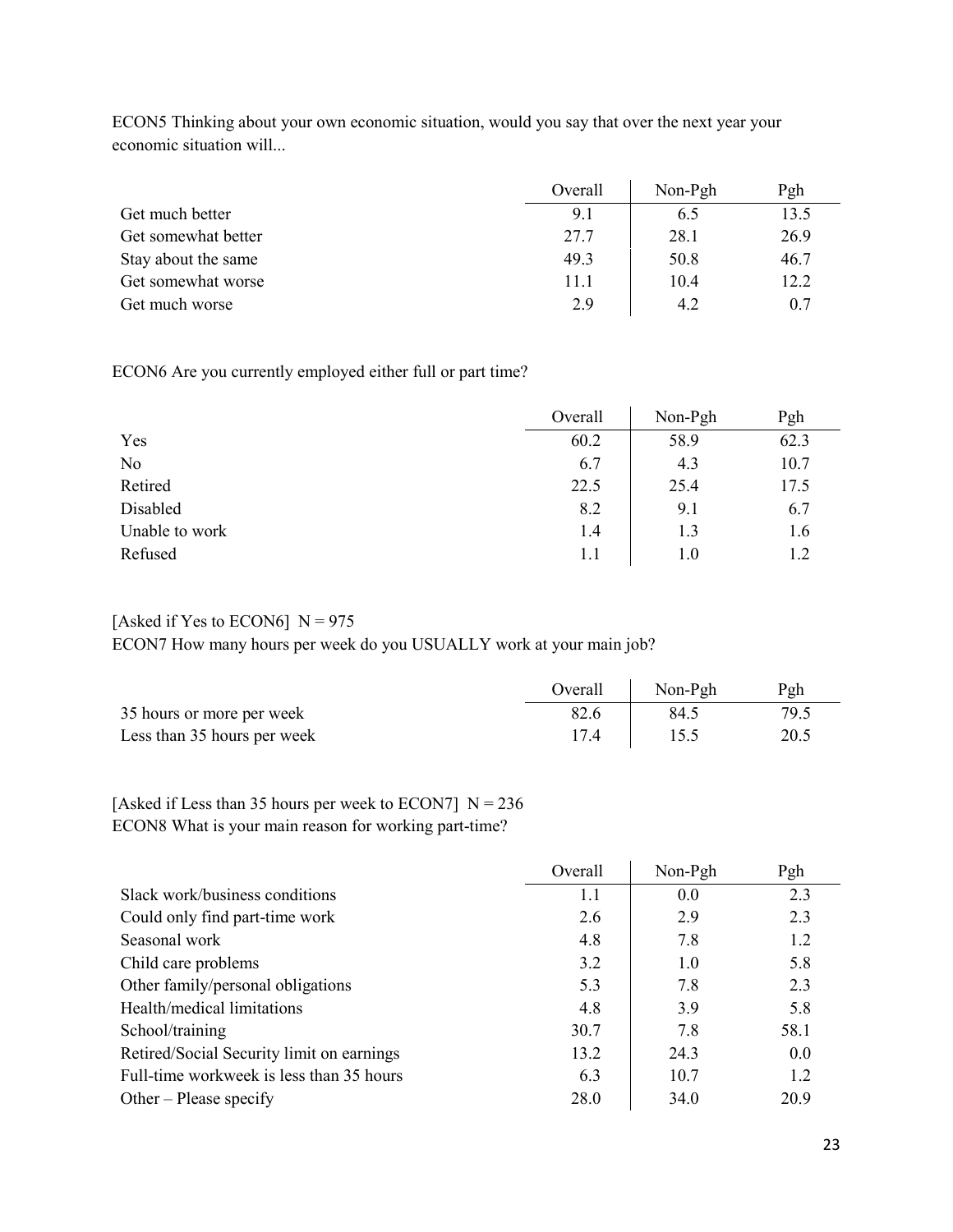## [Asked if Yes to ECON6]  $N = 974$ ECON9 At your primary job are you

|                                   | Overall | Non-Pgh | Pgh  |
|-----------------------------------|---------|---------|------|
| Employed in the Private Sector    | 38.8    | 42.1    | 33.7 |
| Employed in the Public Sector     | 32.9    | 30.7    | 36.5 |
| Employed in the Non-profit Sector | 22.3    | 21.1    | 24.3 |
| Self-employed                     | 5.9     | 6.2     | 5.5  |

### [Asked if Yes to ECON6]  $N = 974$ ECON10 Are you a member of a union?

|     | Overall Non-Pgh Pgh |      |
|-----|---------------------|------|
| Yes | 15.6 16.6           | 14.1 |
| No  | 84.4 83.4           | 85.9 |

## [Asked if Yes to ECON6]  $N = 974$ ECON11 How do you usually get to work?

|                            | Overall | Non-Pgh | Pgh  |
|----------------------------|---------|---------|------|
| Private car, truck, or van | 65.5    | 75.7    | 49.4 |
| Public transit             | 21.0    | 13.8    | 32.5 |
| Motorcycle                 | 0.1     | 0.2     | 0.0  |
| Bicycle or walking         | 5.0     | 0.9     | 11.5 |
| Worked at home             | 5.2     | 5.4     | 4.8  |
| Other - Please specify     | 3.2     | 4.1     | 1.9  |

#### [Asked if Yes to ECON6]  $N = 974$

ECON12 How easy would it be for you to find a job with another employer in the area that offers the same income and fringe benefits you have now?

|                 | Overall | Non-Pgh | Pgh  |
|-----------------|---------|---------|------|
| Very easy       | 7.6     | 8.4     | 6.2  |
| Fairly easy     | 31.6    | 29.9    | 34.3 |
| Not too easy    | 41.1    | 41.8    | 40.0 |
| Not easy at all | 19.7    | 19.8    | 19.5 |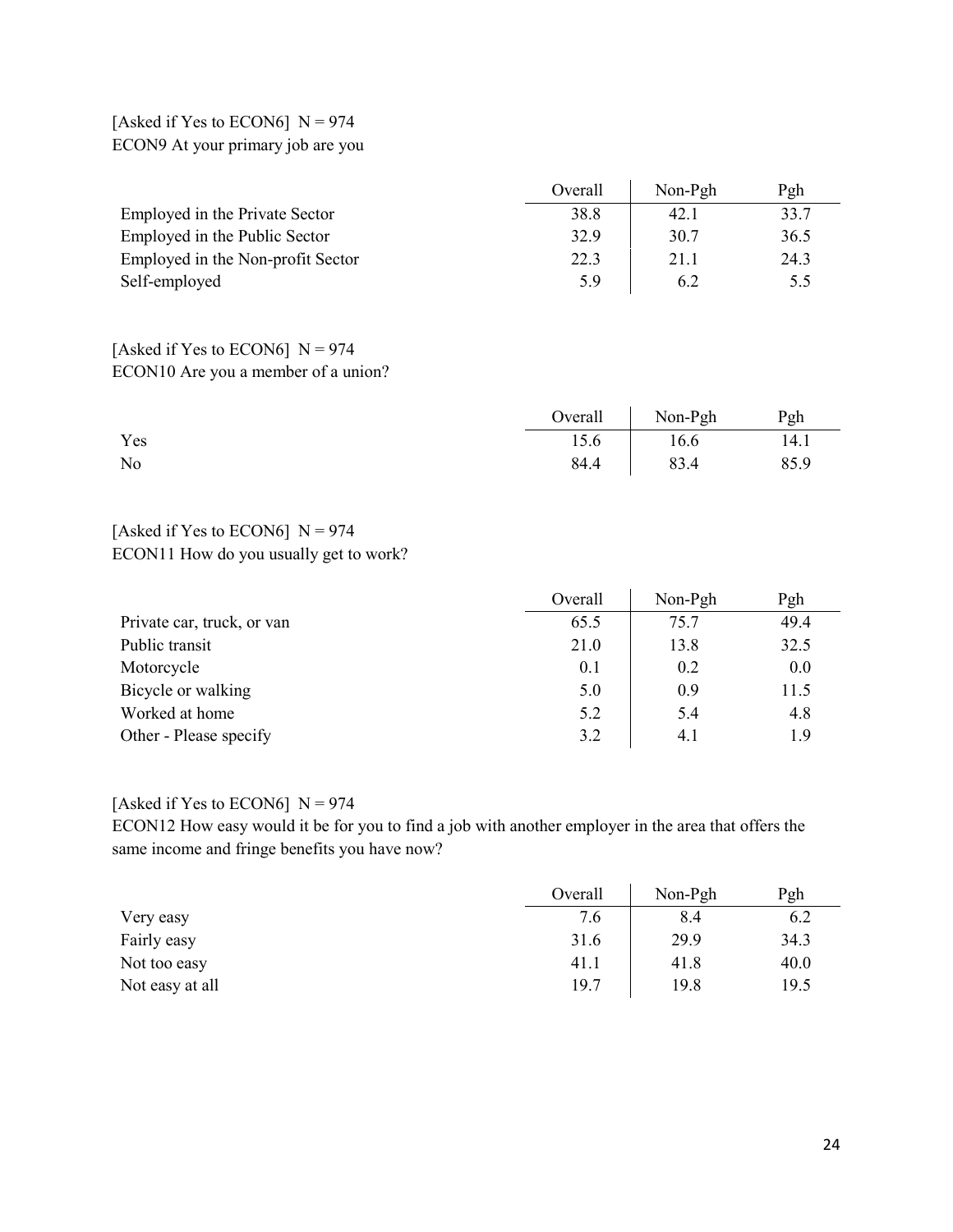## [Asked if No to ECON6]]  $N = 110$ ECON13 Are you looking for full time work at this time?

|     | Overall   Non-Pgh    Pgh |      |
|-----|--------------------------|------|
| Yes | $32.5$   $37.5$          | 29.2 |
| No  | 67.5 62.5                | 70.8 |

### [Asked if No to ECON13]  $N = 77$

ECON14 Reason you are not looking for a job: Check all that apply

|                                           | Overall | Non-Pgh | Pgh  |
|-------------------------------------------|---------|---------|------|
| Child care problems                       | 0.0     | 0.0     | 0.0  |
| Other family/personal obligations         | 3.7     | 6.7     | 1.9  |
| Health/medical limitations                | 17.1    | 6.7     | 23.1 |
| School/training                           | 46.3    | 20.0    | 61.5 |
| Retired/Social Security limit on earnings | 15.9    | 23.3    | 11.5 |
| Full-time workweek is less than 35 hours  | 0.0     | 0.0     | 0.0  |
| Other – Please specify                    | 17.1    | 43.3    | 1.9  |

ECON15 Are you currently a full- or part-time student at a community college, a 4-year college/university, or a technical/ trade/professional school?

|                                                  | Overall | Non-Pgh | Pgh  |
|--------------------------------------------------|---------|---------|------|
| No, not a student                                | 85.5    | 92.5    | 73.7 |
| Student at Community college                     | 1.9     | 1.4     | 2.7  |
| Student at a 4-year college/university           | 10.2    | 3.6     | 21.2 |
| Student at a technical/trade/professional school | 2.4     | 2.4     | 2.4  |

## [Asked if a student in ECON15]  $N = 126$ ECON16 Are you enrolled full-time or part time?

|           | Overall | Non-Pgh | Pgh  |
|-----------|---------|---------|------|
| Full Time | 72.7    | 54.2    | 81.4 |
| Part Time | 27.3    | 45.8    | 18.6 |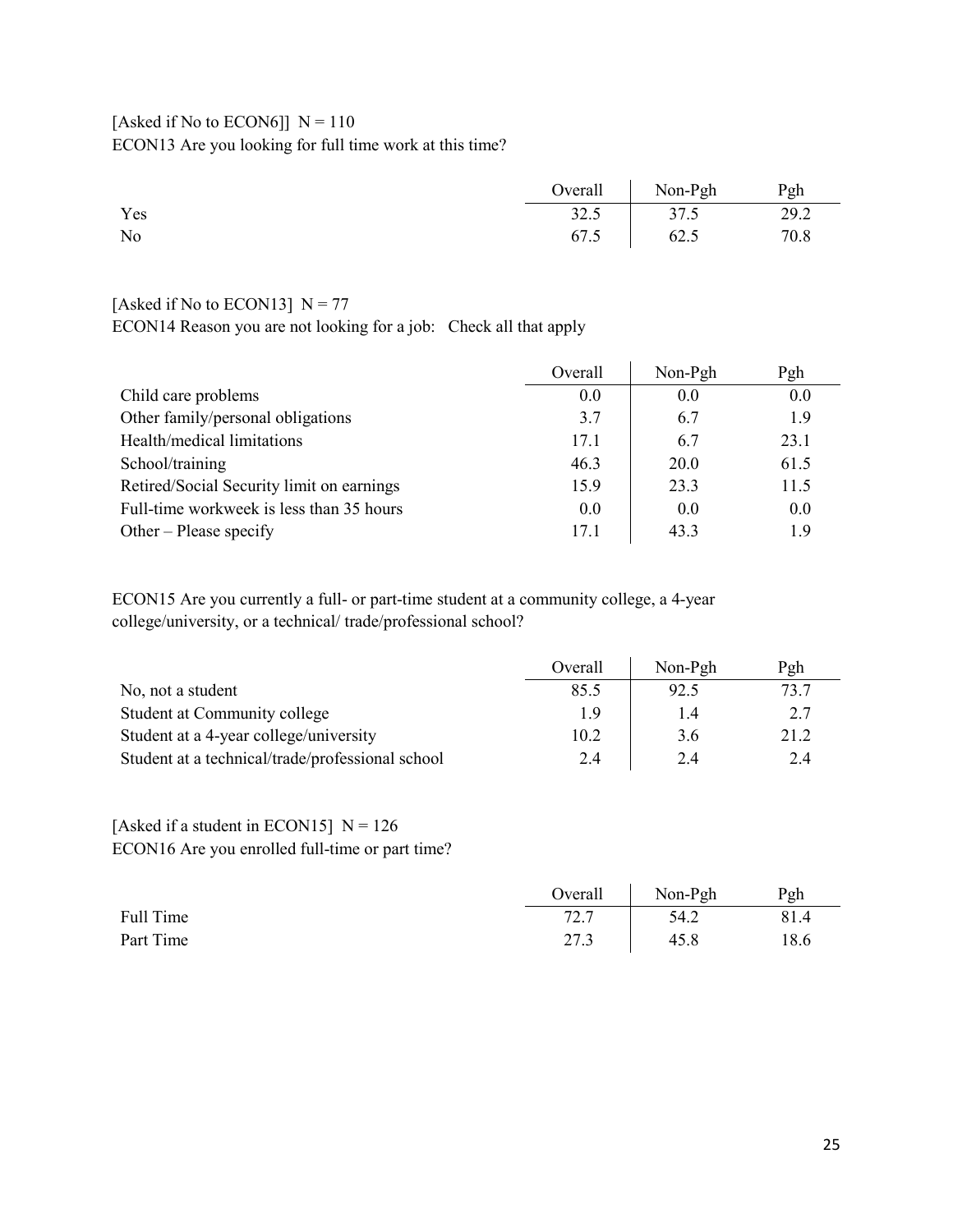# <span id="page-25-0"></span>**SECTION: HEALTH**

HLTH1 Overall, how would you rate your health?

|           | Overall | Non-Pgh | Pgh  |
|-----------|---------|---------|------|
| Excellent | 14.6    | 11.8    | 19.3 |
| Very Good | 31.9    | 33.0    | 30.1 |
| Good      | 37.3    | 37.7    | 36.8 |
| Fair      | 13.7    | 14.7    | 12.2 |
| Poor      | 2.4     | 2.8     | 1.6  |

HLTH2 During the past month, how would describe your stress level? Would you say you have had...

|                 | Overall | Non-Pgh | Pgh  |
|-----------------|---------|---------|------|
| No stress       | 9.1     | 9.2     | 8.8  |
| Mild stress     | 45.9    | 45.7    | 46.1 |
| Moderate stress | 35.0    | 33.0    | 38.2 |
| Severe stress   | 10.1    | 12.0    | 7.0  |

HLTH3 Was there a time during the last 12 months when you needed to see a doctor but could not because of the cost?

|     |      | Overall Non-Pgh | Pgh  |
|-----|------|-----------------|------|
| Yes | 14.5 | 12.8            | 17.3 |
| No  | 85.5 | 87.2            | 82.7 |

HLTH4 Do you now smoke cigarettes every day, some days, or not at all?

|            | Overall | $Non-Pgh$ | Pgh  |
|------------|---------|-----------|------|
| Every day  | 8.2     | 8.2       | 8.3  |
| Some days  | 4.5     | 4.5       | 4.5  |
| Not at all | 87.3    | 87.3      | 87.2 |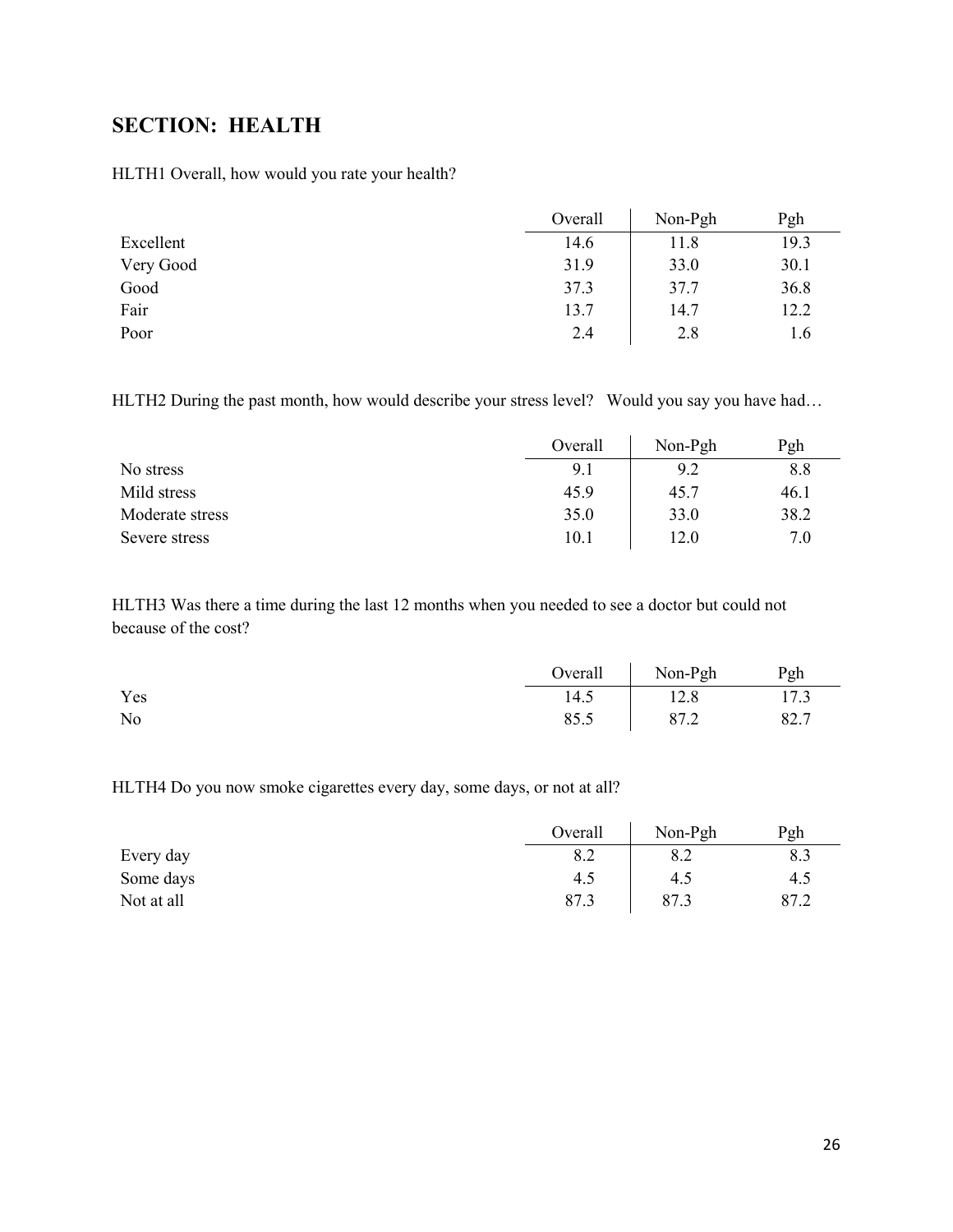# <span id="page-26-0"></span>**SECTION: RELIGION**

RELIG1 What is your current religious preference?

|                        | Overall | Non-Pgh | Pgh  |
|------------------------|---------|---------|------|
| None                   | 28.6    | 21.3    | 40.9 |
| Protestant             | 18.5    | 22.3    | 12.1 |
| Catholic               | 32.7    | 39.3    | 21.7 |
| Jewish                 | 3.1     | 2.0     | 4.9  |
| Muslim                 | 0.7     | 0.2     | 1.6  |
| Other – please specify | 16.4    | 15.0    | 18.7 |

RELIG2 How often do you usually attend religious services, meetings and/or activities?

|                               | Overall | Non-Pgh | Pgh  |
|-------------------------------|---------|---------|------|
| Every day or nearly every day | 1.6     | 1.7     | 1.3  |
| At least once a week          | 28.0    | 31.1    | 22.7 |
| At least once a month         | 8.2     | 7.7     | 9.1  |
| A few times a year            | 26.9    | 26.0    | 28.2 |
| Never                         | 35.4    | 33.4    | 38.6 |

RELIG3 To what extent do you consider yourself a spiritual person?

|                      | Overall | Non-Pgh | Pgh  |
|----------------------|---------|---------|------|
| Very spiritual       | 22.6    | 24.6    | 19.3 |
| Moderately spiritual | 37.0    | 40.5    | 31.1 |
| Slightly spiritual   | 23.6    | 21.7    | 26.8 |
| Not spiritual at all | 16.8    | 13.2    | 22.8 |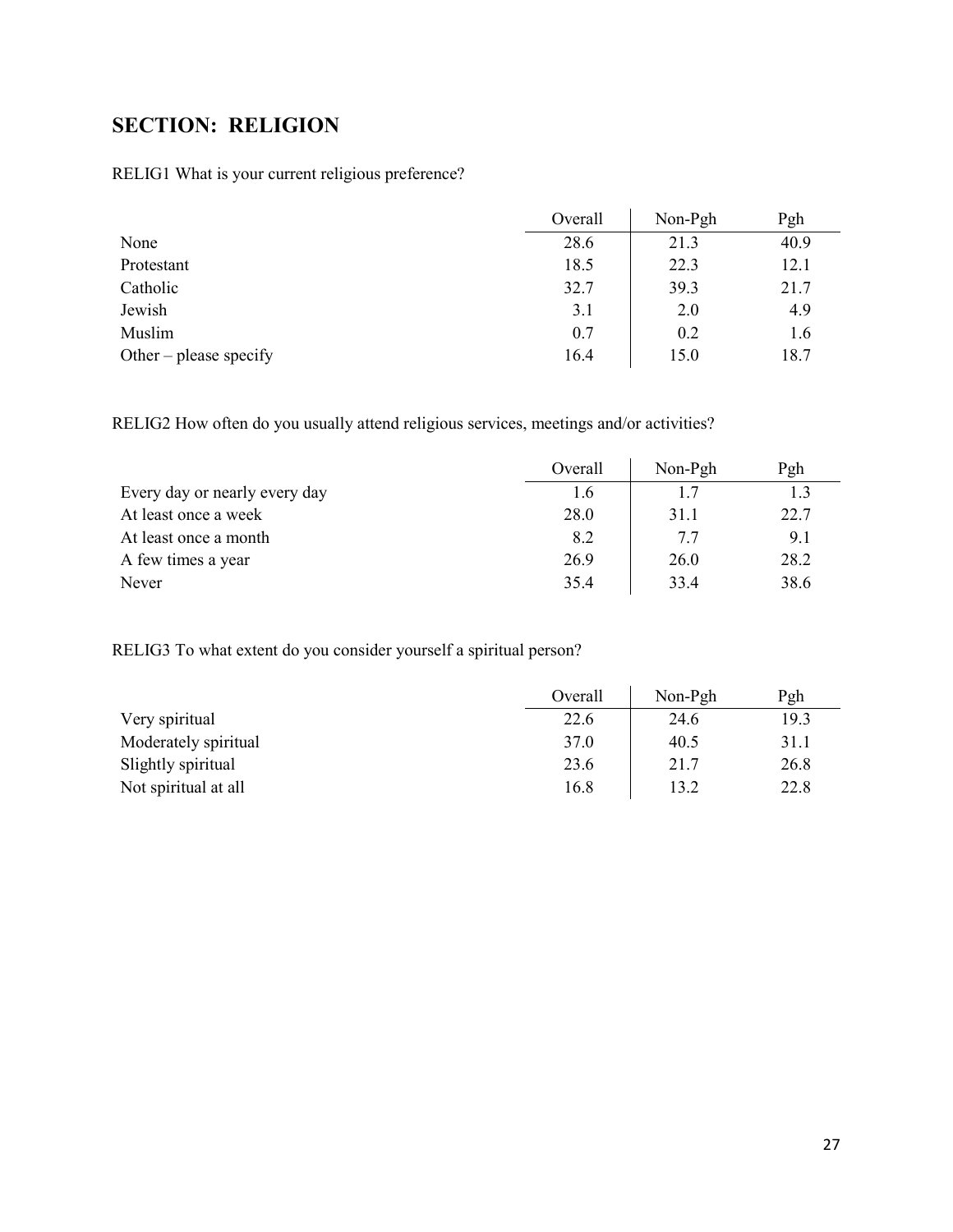# <span id="page-27-0"></span>**SECTION: HAPPINESS**

HAPPY1 All things considered, how satisfied would you say you are with life these days? Please rate on a scale from 1 to 10 where 1 means "Very Dissatisfied," and 10 means 'Very Satisfied."

|                    | <b>Dverall</b>                      | Non-Pgh        | Pgh                    |
|--------------------|-------------------------------------|----------------|------------------------|
| <b>Mean Rating</b> | $\overline{\phantom{a}}$<br>$\cdot$ | $\cdot$ $\sim$ | $^{\prime}$ . $\angle$ |

HAPPY2 Taking all things together, on a scale of 1 to 10, how happy would you say you are? Here, 1 means "Very Unhappy" and 10 means "Very Happy."

|             | <b>D</b> verall | Non-Pgh | Pgh |
|-------------|-----------------|---------|-----|
| Mean Rating | $\cdot$         |         |     |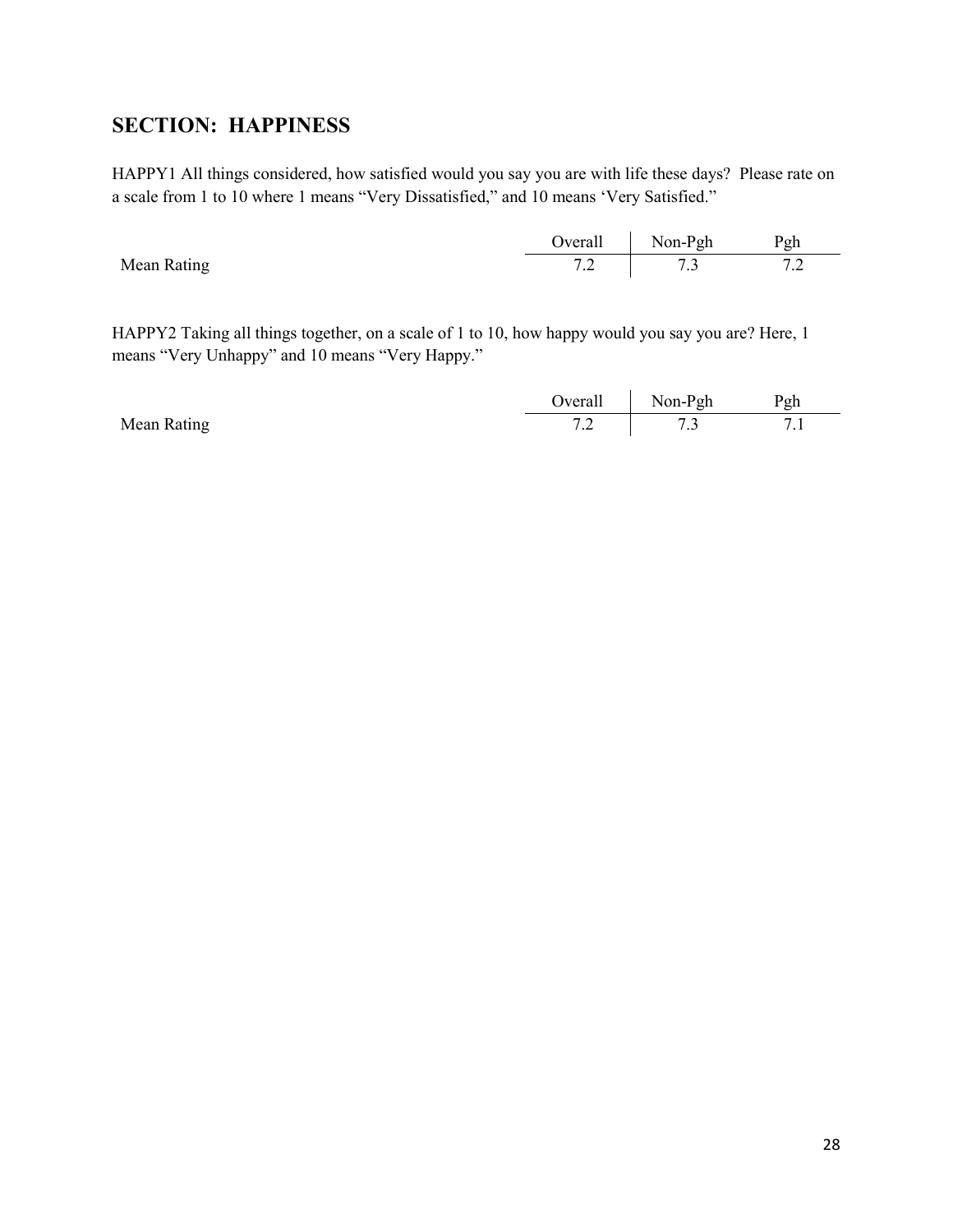# <span id="page-28-0"></span>**SECTION: DEMOGRAPHICS**

### AGE What is your age now? (IN YEARS)

|              | Overall | Non-Pgh | Pgh  |
|--------------|---------|---------|------|
| $18 - 29$    | 20.4    | 12.1    | 34.2 |
| $30 - 44$    | 15.4    | 13.6    | 18.3 |
| $45 - 64$    | 42.3    | 49.9    | 29.7 |
| 65 and older | 22.0    | 24.4    | 17.8 |

### SEX What is your gender?

|        | Overall | $\sqrt{\frac{1}{2}}$ Non-Pgh | Pgh  |
|--------|---------|------------------------------|------|
| Male   | 48.1    | 49.5                         | 45.9 |
| Female | 51.9    | 50.5                         | 54.1 |

## MARITAL STATUS What is your current marital status?

|                           | Overall | Non-Pgh | Pgh  |
|---------------------------|---------|---------|------|
| Married/living as married | 50.9    | 58.9    | 37.6 |
| Divorced or separated     | 10.6    | 10.6    | 10.5 |
| Widowed                   | 5.6     | 6.0     | 5.1  |
| Single/never married      | 32.9    | 24.6    | 46.8 |

## HISPANIC Are you of Hispanic or Latino descent?

|     |      | Overall Non-Pgh | Pgh  |
|-----|------|-----------------|------|
| Yes | 1.8  | 1.3             | 2.5  |
| No  | 98.2 | 98.7            | 97.5 |

## RACE What is your race? CHECK ALL THAT APPLY

|                                  | Overall | Non-Pgh | Pgh  |
|----------------------------------|---------|---------|------|
| Caucasian/White                  | 84.9    | 91.6    | 73.4 |
| Asian/Pacific Islander           | 4.0     | 1.6     | 8.2  |
| Native American                  | 1.8     | 19      | 1.7  |
| <b>Black or African-American</b> | 12.8    | 8.2     | 20.5 |